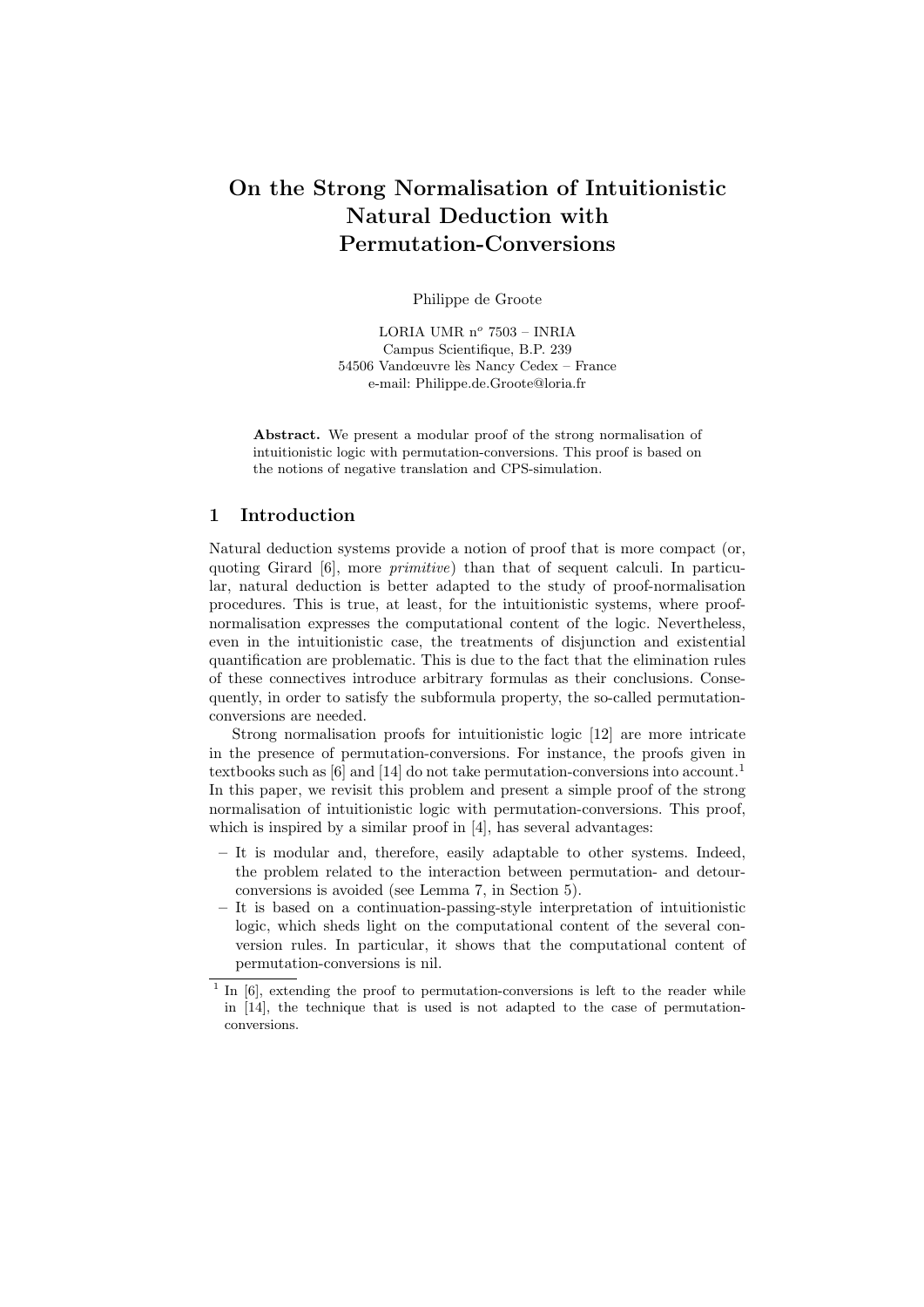– It is based on an arithmetisable translation of intuitionistic logic into the simply typed  $\lambda$ -calculus. Consequently, when combined with an arithmetisable proof of strong normalisation of the simply typed  $\lambda$ -calculus (see [3], for instance), it yields a completely arithmetisable proof of the strong normalisation of intuitionistic logic. This must be contrasted with the proof in [14], which is based on an interpretation into higher-order Heyting arithmetic.

The paper is organised as follows.

Section 2 is an introduction to the proof-theory of intuitionistic positive propositional logic (IPPL). In particular, we define the notions of detour- and permutation-conversions by means of an associated  $\lambda$ -calculus ( $\lambda \rightarrow \lambda \vee$ ). Our presentation is essentially inspired by [14].

In Section 3, we establish the strong normalisation of **IPPL** with respect to permutation-conversions. The proof consists simply in assigning a norm to the untyped terms of  $\lambda \rightarrow \lambda \vee$ , and showing that this norm strictly decreases by permutation conversion.

Section 4 provides a negative translation of IPPL into the implicative fragment of intuitionistic logic. At the level of the proofs, this negative translation corresponds to a CPS-simulation of  $\lambda^{\rightarrow} \lambda$  into the simply typed  $\lambda$ -calculus. We show that this CPS-simulation (slightly modified) commutes with the relations of detour-conversion and  $\beta$ -reduction, from which we conclude that  $\lambda^{\rightarrow \wedge \vee}$  is strongly normalisable with respect to detour-conversions.

In Section 5, we collect the results of the two previous sections in order to show that  $\lambda \rightarrow \lambda \vee$  is strongly normalisable with respect to detour- and permutation-conversions mixed together. To this end, we show that the modified CPStranslation of Section 4 interprets the relation of permutation-conversion as equality. This means that we have found a negative translation commuting with the permutation-conversions, answering a problem raised by Mints [9].

In Section 6 and 7, we extend our proof, respectively, to positive first-order intuitionistic logic (by adding quantifiers), and then to full first-order intuitionistic logic (by adding negation).

#### 2 Intuitionistic positive propositional logic

#### 2.1 Natural deduction

The formulas of intuitionistic positive propositional logic (**IPPL**) are built up from an alphabet of atomic propositions A and the connectives  $\rightarrow$ ,  $\land$ , and  $\lor$ according to the following grammar:

$$
\mathcal{F} \ ::= \ \mathcal{A} \ \ | \ \ \mathcal{F} \rightarrow \mathcal{F} \ \ | \ \ \mathcal{F} \wedge \mathcal{F} \ \ | \ \ \mathcal{F} \vee \mathcal{F}
$$

Following Gentzen [5], the meaning of the connectives is specified by the introduction and elimination rules of the following natural deduction system (where a bracketed formula corresponds to a hypothesis that may be discarded when applying the rule).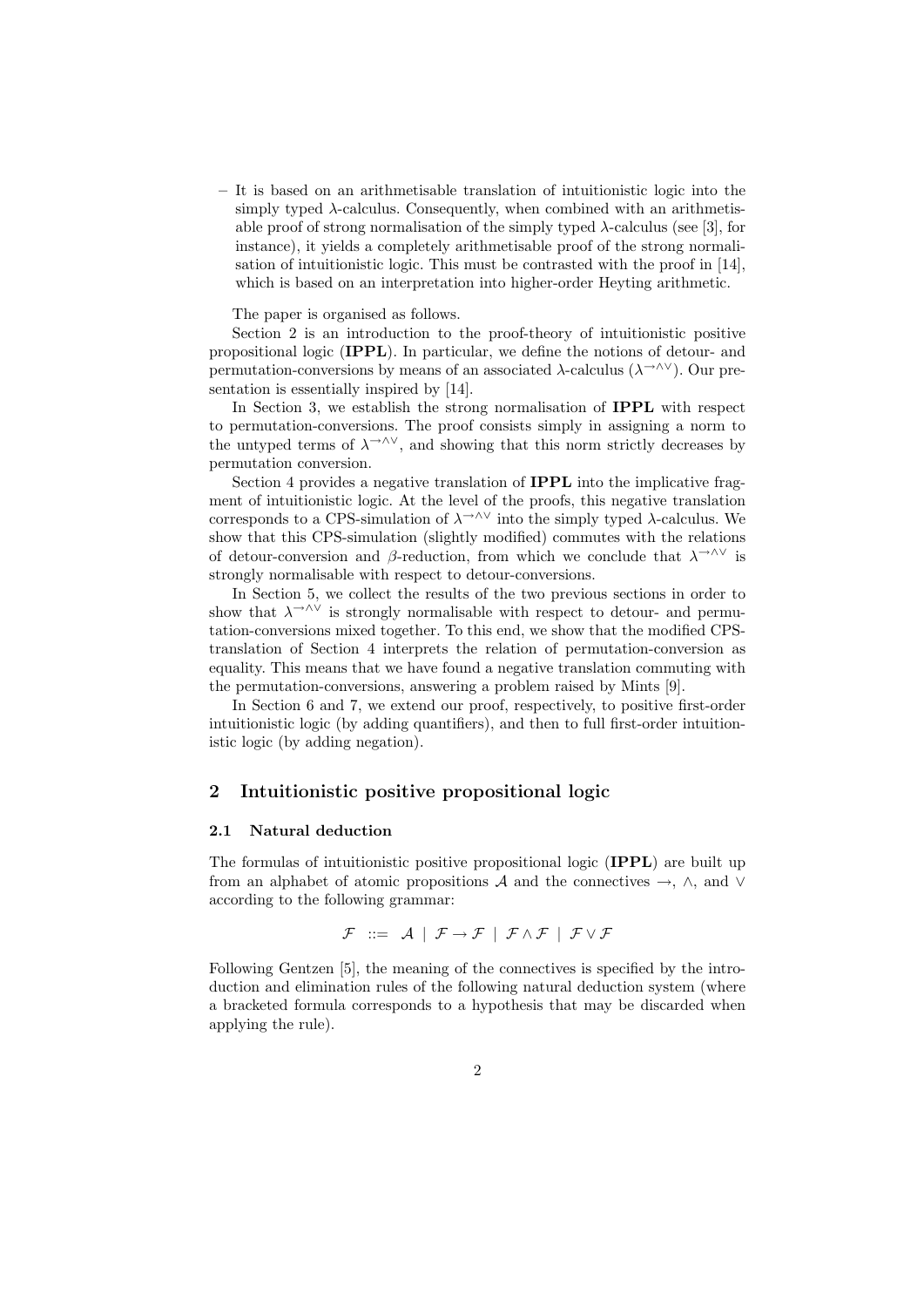$$
\begin{array}{ccc}\n[\alpha] & & & \\
\frac{\beta}{\alpha \to \beta} & \frac{\alpha \to \beta}{\beta} & \frac{\alpha}{\beta} \\
\frac{\alpha}{\alpha \land \beta} & \frac{\alpha \land \beta}{\alpha} & \frac{\alpha \land \beta}{\beta} \\
\frac{\alpha}{\alpha \lor \beta} & \frac{\beta}{\alpha \lor \beta} & \frac{\alpha \lor \beta}{\gamma} & \frac{\gamma}{\gamma}\n\end{array}
$$

As observed by Prawitz [11], an introduction immediately followed by an elimination corresponds to a detour that can be (locally) eliminated. Consider, for instance, the case of implication:

$$
\begin{array}{c}\n[\alpha] \\
\vdots \\
\beta \\
\hline\n\alpha \to \beta\n\end{array}
$$
\n(Intro.)\n
$$
\begin{array}{c}\n\vdots I_2 \\
\alpha \to \beta\n\end{array}
$$
\n(Elim.)

 $\Pi_1$  is a proof of  $\beta$  under the hypothesis  $\alpha$ . On the other hand,  $\Pi_2$  is a proof of  $\alpha$ . Consequently, one may obtain a direct proof of  $\beta$  by grafting  $\Pi_2$  at every place where  $\alpha$  occurs in  $\Pi_1$  as a hypothesis discarded by Rule (Elim.):

$$
\begin{array}{c}\n\vdots \\
\alpha \\
\vdots \\
\beta\n\end{array} \quad \Pi_1
$$

When such local reduction steps allow any proof to be transformed into a proof without detour, one says that the given natural deduction system satisfies the normalisation property. Moreover, when this property holds independently of the strategy that is used in applying the reduction steps, one says that the system satisfies the strong normalisation property.

#### 2.2 Natural deduction as a term calculus

As well-known, there exists a correspondence between natural deduction systems and typed  $\lambda$ -calculi, namely, the Curry-Howard isomorphism [2, 7]. This correspondence, which is described in the table below, allows natural deduction proofs to be denoted by terms.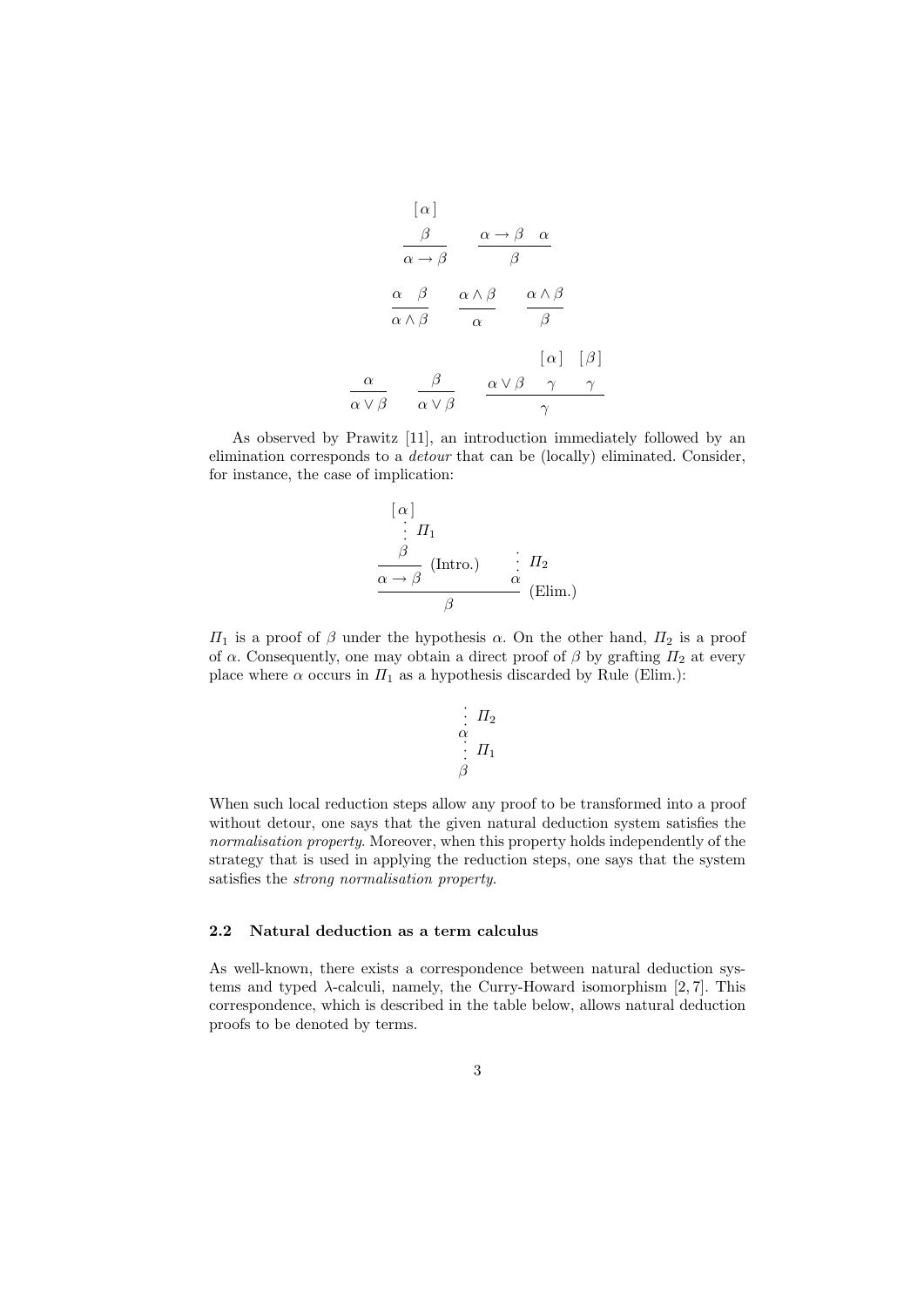| Natural deduction    | $\lambda$ -calculus |
|----------------------|---------------------|
| propositions         | types               |
| connectives          | type constructors   |
| proofs               | terms               |
| introduction rules   | term constructors   |
| elimination rules    | term destructors    |
| active hypothesis    | free variables      |
| discarded hypothesis | bound variables     |

In the case of IPPL, the corresponding term calculus is the simply typed λ-calculus with product and coproduct, which we will call  $λ^{\rightarrow \wedge \vee}$ . In particular, introduction and elimination rules for conjunction correspond to pairing and projection functions, while introduction and elimination rules for disjunction correspond to injection and case analysis functions. The syntax is described by the following grammar, where  $X$  is a set of variables:

 $\mathcal{T} ::= \mathcal{X} \; | \; \lambda \mathcal{X}. \mathcal{T} \; | \; (\mathcal{T} \, \mathcal{T}) \; | \; \mathbf{p}(\mathcal{T}, \mathcal{T}) \; | \; \mathbf{p}_1 \, \mathcal{T} \; | \; \mathbf{p}_2 \, \mathcal{T} \; | \; \mathbf{k}_1 \, \mathcal{T} \; | \; \mathbf{k}_2 \, \mathcal{T} \; | \; \mathbf{D}_{\mathcal{X}, \mathcal{X}}(\mathcal{T}, \mathcal{T}, \mathcal{T})$ and the typing rules are as follows:

$$
\begin{array}{cccc}\n & [x:\alpha] \\
 & M:\beta & M:\alpha \rightarrow \beta \end{array}\n\qquad\n\begin{array}{c}\nM:\alpha \rightarrow \beta & N:\alpha \\
\hline\nMN:\beta\n\end{array}
$$
\n
$$
\begin{array}{cccc}\nM:\alpha & N:\beta \\
\hline\np(M,N):\alpha \wedge \beta & \overline{p_1 M:\alpha} & \overline{p_2 M:\beta} \\
 & [x:\alpha] & [y:\beta] \\
\hline\n\mathbf{k}_1 M:\alpha \vee \beta & \overline{\mathbf{k}_2 M:\alpha \vee \beta} & \overline{\mathbf{h}_2 M:\alpha \vee \beta} & N:\gamma & O:\gamma \\
\end{array}
$$

#### 2.3 Detour-conversion rules

The Curry-Howard isomorphism is not only a simple matter of notation. Its deep meaning lies in the relation existing between proof normalisation and  $\lambda$ term evaluation. Indeed an introduction immediately followed by an elimination corresponds to a term destructor applied to term constructor. Consequently, Prawitz's detour elimination steps amount to evaluation steps. For instance, the detour elimination step for implication corresponds exactly to the familiar notion of  $\beta$ -reduction:

$$
\begin{array}{ccc}\n[x:\alpha] & & \vdots & \Pi_1 \\
\vdots & \Pi_1 & & \vdots & \Pi_2 \\
\hline\n\lambda x. M : \alpha \to \beta & N : \alpha & & \vdots & \Pi_1 \\
(\lambda x. M) N : \beta & & \downarrow & \Pi_1 \\
\end{array}
$$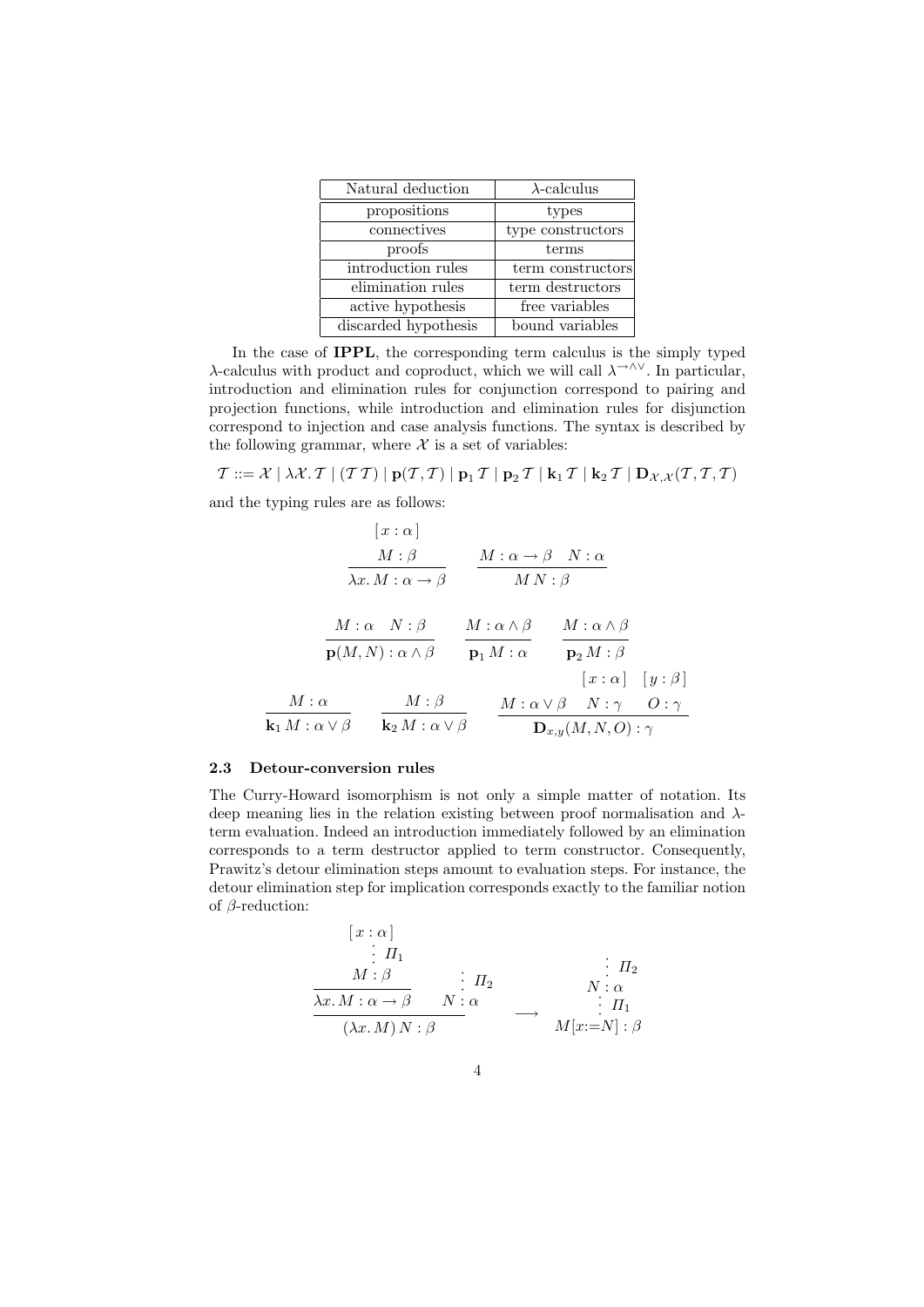It is therefore possible to specify the detour elimination steps as simple rewriting rules between  $\lambda$ -terms. Following [14], these rules are called *detour-conversion* rules. We use " $\rightarrow_D$ " to denote the corresponding one-step reduction relation between  $\lambda$ -terms and, following [1], we use " $\rightarrow_D$ " and " $\rightarrow_D$ " to denote, repectively, the transitive closure and the transitive, reflexive closure of " $\rightarrow_D$ ".

**Definition 1.** (Detour-conversions of  $\lambda \rightarrow \lambda \vee$ )

- 1.  $(\lambda x. M) N \rightarrow_D M[x:=N]$
- 2.  $\mathbf{p}_1 \mathbf{p}(M, N) \rightarrow_D M$
- 3.  $\mathbf{p}_2 \mathbf{p}(M, N) \rightarrow_D N$
- 4.  $\mathbf{D}_{x,y}(\mathbf{k}_1 M, N, O) \to_D N[x := M]$
- 5.  ${\bf D}_{x,y}({\bf k}_2 M, N, O) \rightarrow_D O[y:=M]$

Ē

It must be clear that the Curry-Howard isomorphism allows one to reduce proof normalisation problems to  $\lambda$ -term normalisation problems. In particular, the strong normalisation of intuitionistic implicative logic corresponds to the strong normalisation of the simply typed  $\lambda$ -calculus [1] (which is, by the way, the only normalisation result we assume in this paper). There is, however, a slight difference that must be stressed. The grammar given in Section 2.2 defines untyped  $\lambda$ -terms, some of which do not correspond to natural deduction proofs. Consequently, the question whether the untyped  $\lambda$ -terms satisfy some normalisation property has no direct equivalent in the logical setting.

#### 2.4 Permutation-conversion rules

In the disjunction free fragment of IPPL, the normal proofs (i.e., the proofs without detour) satisfy the subformula property. This means that if  $\Pi$  is a normal proof of a formula  $\alpha$  under a set of hypotheses  $\Gamma$ , then each formula occurring in  $\Pi$  is a subformula of a formula in  $\{\alpha\} \cup \Gamma$  [11]. In the presence of disjunction, the detour-conversions of Definition 1 are no longer sufficient to guarantee the subformula property. Consider the following example:

$$
\begin{array}{ccc}\n[\alpha,\gamma] & [\beta,\gamma] \\
\vdots & \Pi_1 & \vdots & \Pi_2 \\
\delta & \delta & \delta \\
\alpha \vee \beta & \gamma \to \delta\n\end{array}
$$
\n(Intro.)  
\n
$$
\begin{array}{ccc}\n\alpha \vee \beta & \gamma \to \delta\n\end{array}
$$
\n(Intro.)  
\n
$$
\begin{array}{ccc}\n\gamma \to \delta & \delta \\
\hline\n\delta & \delta\n\end{array}
$$
\n(Elim.)

A priori there is no reason why  $\gamma$  and  $\gamma \rightarrow \delta$  would be subformulas of  $\delta$  or of any hypothesis from which  $\delta$  is derived. This is due to the fact that there are introduction rules followed by an elimination rule. Indeed, one would like to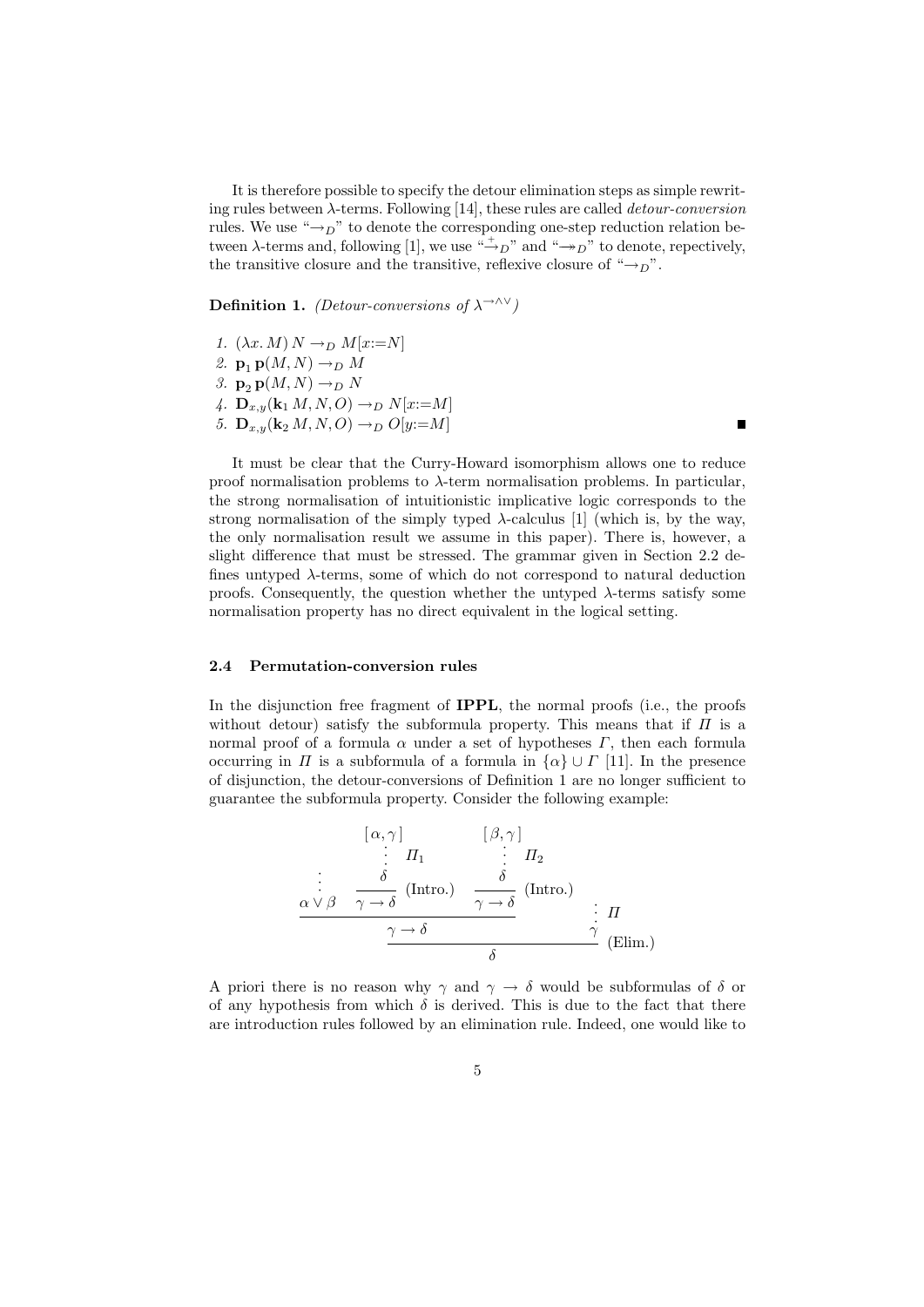reduce the above example as follows:

$$
\begin{array}{c}\n & \vdots & \Pi \\
\vdots & \vdots & \vdots \\
\alpha \vee \beta & \delta & \delta\n\end{array} \qquad\n\begin{array}{c}\n & \vdots & \Pi \\
\beta & \gamma & \Pi_2 \\
\vdots & \vdots & \vdots \\
\delta & \delta\n\end{array}
$$

However, such a reduction is not possible by applying only the detour-conversion rules of Definition 1 because, in the above example, the elimination rule does not immediately follow the introduction rules. For this reason, some other conversion rules are needed, the so-called permutation-conversion. For instance, to reduce the above example, we need the following rule:

· · · α ∨ β [ α ] · · · γ → δ [ β ] · · · γ → δ γ → δ · · · Π γ δ −→ · · · α ∨ β [ α ] · · · γ → δ · · · Π γ δ [ β ] · · · γ → δ · · · Π γ δ δ

The above conversion, which concerns the implication elimination rule, obeys a general scheme:

· · · α ∨ β [ α ] · · · γ [ β ] · · · γ γ . . . (Elim.) δ −→ · · · α ∨ β [ α ] · · · γ . . . (Elim.) δ [ β ] · · · γ . . . (Elim.) δ δ

All the permutation-conversions may be obtained, from the above scheme, by replacing Rule (Elim.) by the different elimination rules of IPPL. Of course, it is also possible to express these permutation-conversions as rewriting rules between  $\lambda$ -terms. This is achieved in the following definition.

**Definition 2.** (Permutation-conversions of  $\lambda^{-\lambda V}$ )

- 1.  $\mathbf{D}_{x,y}(M, N, O)$   $P \rightarrow_P \mathbf{D}_{x,y}(M, N, P, O, P)$
- 2.  $\mathbf{p}_1 \mathbf{D}_{x,y}(M, N, O) \to_P \mathbf{D}_{x,y}(M, \mathbf{p}_1 N, \mathbf{p}_1 O)$
- 3.  $\mathbf{p}_2 \mathbf{D}_{x,y}(M, N, O) \rightarrow_P \mathbf{D}_{x,y}(M, \mathbf{p}_2 N, \mathbf{p}_2 O)$
- 4.  $\mathbf{D}_{u,v}(\mathbf{D}_{x,y}(M,N,O),P,Q) \to_P \mathbf{D}_{x,y}(M,\mathbf{D}_{u,v}(N,P,Q),\mathbf{D}_{u,v}(O,P,Q))$ П

We are now in a position to state precisely the question addressed by the present paper: how can we give a modular proof of the strong normalisation of IPPL with respect to both the detour- and permutation-conversions? or, equivalently, how can we prove that the typed  $\lambda$ -terms of Section 2.2 satisfy the strong normalisation property with respect to the reduction relation induced by the union of the rewriting systems of definitions 1 and 2?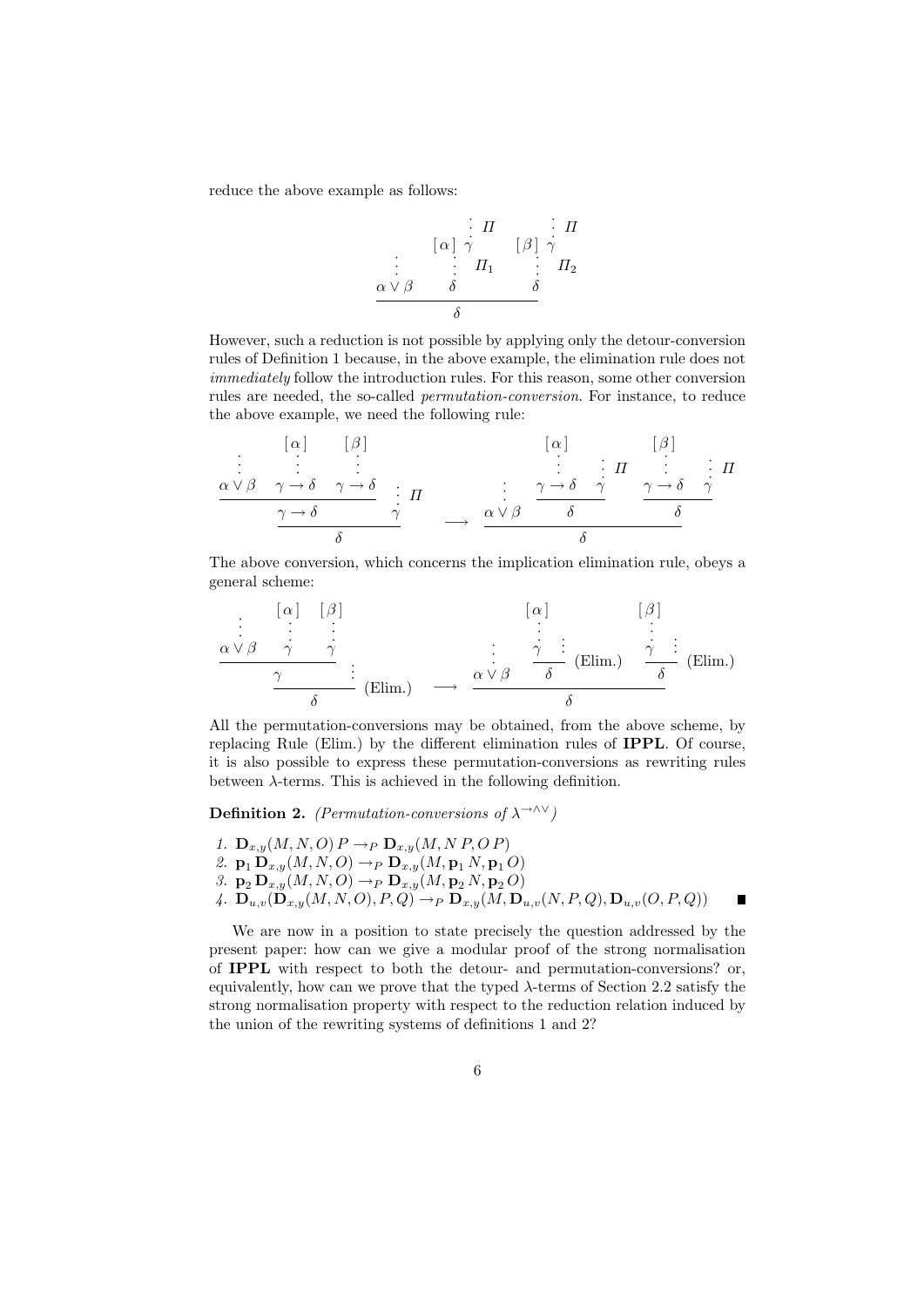## 3 Strong Normalisation of permutation-conversions

In this section, we establish the strong normalisation of  $\lambda \rightarrow 0$  with respect to permutation-conversions. The proof consists simply in assigning a norm to the λ-terms and then in proving that this norm (which we call the permutation degree) is decreasing under the reduction relation  $\rightarrow P$ .

**Definition 3.** (Permutation degree for  $\lambda \rightarrow \lambda \vee$ )

1.  $|x| = 1$ 2.  $|\lambda x.M| = |M|$ 3.  $|M N| = |M| + \#M \times |N|$ 4.  $|\mathbf{p}(M, N)| = |M| + |N|$ 5.  $|\mathbf{p}_1 M| = |M| + \#M$ 6.  $|\mathbf{p}_2 M| = |M| + \#M$ 7.  $|\mathbf{k}_1 M| = |M|$ 8.  $|\mathbf{k}_2 M| = |M|$ 9.  $|\mathbf{D}_{x,y}(M,N,O)| = |M| + \#M \times (|N| + |O|)$ 

where:

10.  $\#x = 1$ 11.  $\#\lambda x \cdot M = 1$ 12.  $\#M N = \#M$ 13.  $\# \mathbf{p}(M, N) = 1$ 14.  $\# \mathbf{p}_1 M = \# M$ 15.  $\# \mathbf{p}_2 M = \# M$ 16.  $\#\mathbf{k}_1 M = 1$ 17.  $\#$ **k**<sub>2</sub>  $M = 1$ 18.  $\#\mathbf{D}_{x,y}(M,N,O) = 2 \times \#M \times (\#N + \#O)$ 

П

**Lemma 1.** Let M and N be two  $\lambda$ -terms of  $\lambda \rightarrow 0$  such that  $M \rightarrow_P N$ . Then  $\#M = \#N$ .

Proof. Let  $C[\ ]$  be any context, i.e., a  $\lambda$ -term with a hole. It is straightforward that  $\#C[M] = \#C[N]$  whenever  $\#M = \#N$ . Hence it remains to show that  $\#$ is invariant under each rewriting rule of Definition 2.

$$
#D_{x,y}(M, N, O) P = #D_{x,y}(M, N, O)= 2 \times #M \times (#N + #O)= 2 \times #M \times (#N + #O P)= #D_{x,y}(M, N, P, O P)#pi Dx,y(M, N, O) = #Dx,y(M, N, O)= 2 \times #M \times (#N + #O)= 2 \times #M \times (#N + #O)= #Dx,y(M, pi N, pi O)= #Dx,y(M, pi N, pi O)
$$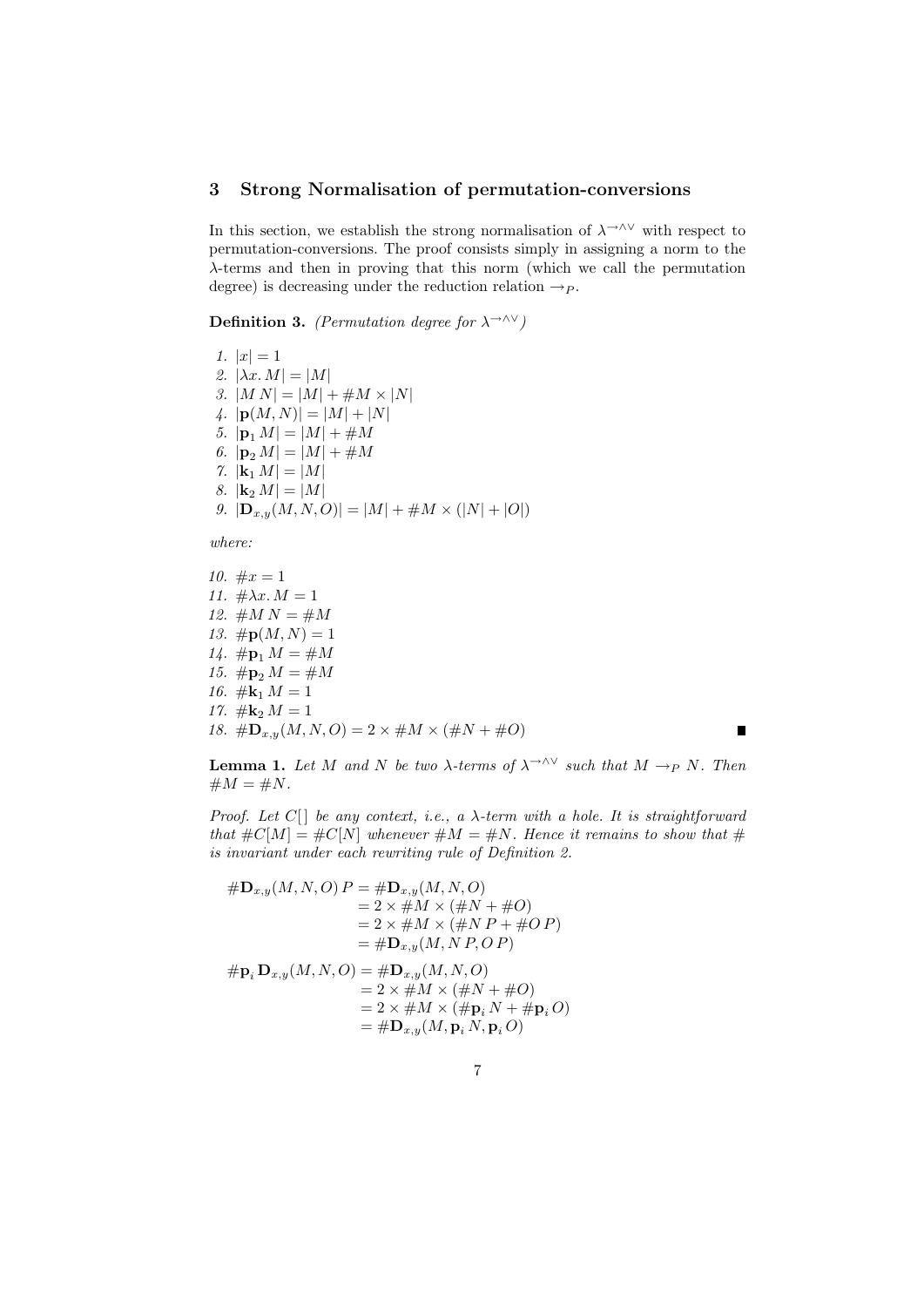$$
\#D_{u,v}(D_{x,y}(M,N,O),P,Q)
$$
  
= 2 × #D<sub>x,y</sub>(M,N,O) × (#P + #Q)  
= 4 × #M × (#N + #O) × (#P + #Q)  
= 2 × #M × (2 × #N × (#P + #Q) + 2 × #O × (#P + #Q))  
= 2 × #M × (#D<sub>u,v</sub>(N, P, Q) + #D<sub>u,v</sub>(O, P, Q))  
= #D<sub>x,y</sub>(M, D<sub>u,v</sub>(N, P, Q), D<sub>u,v</sub>(O, P, Q))

**Lemma 2.** Let M and N be two  $\lambda$ -terms of  $\lambda \rightarrow \lambda \vee$  such that  $M \rightarrow_P N$ . Then  $|M| > |N|$ .

Proof. The proof is similar to that of the previous lemma. We show that the permutation degree is strictly decreasing under the rewriting rules of Definition 2.

$$
|\mathbf{D}_{x,y}(M, N, O) P|
$$
\n
$$
= |\mathbf{D}_{x,y}(M, N, O)| + \# \mathbf{D}_{x,y}(M, N, O) \times |P|
$$
\n
$$
= |M| + \#M \times (|N| + |O|) + 2 \times \#M \times (\#N + \#O) \times |P|
$$
\n
$$
> |M| + \#M \times (|N| + |O|) + \#M \times (\#N + \#O) \times |P|
$$
\n
$$
= |M| + \#M \times (|N| + \#N \times |P| + |O| + \#O \times |P|)
$$
\n
$$
= |M| + \#M \times (|N| + |O|P|)
$$
\n
$$
= |\mathbf{D}_{x,y}(M, N, O) |
$$
\n
$$
= |\mathbf{D}_{x,y}(M, N, O)| + \# \mathbf{D}_{x,y}(M, N, O)
$$
\n
$$
= |M| + \#M \times (|N| + |O|) + 2 \times \#M \times (\#N + \#O)
$$
\n
$$
> |M| + \#M \times (|N| + |O|) + \#M \times (\#N + \#O)
$$
\n
$$
= |M| + \#M \times (|N| + |P|)
$$
\n
$$
= |M| + \#M \times (|N| + |P|)
$$
\n
$$
= |M| + \#M \times (|N| + |P|)
$$
\n
$$
= |D_{x,y}(M, P, D, Q)|
$$
\n
$$
= |\mathbf{D}_{x,y}(M, N, O)| + \# \mathbf{D}_{x,y}(M, N, O) \times (|P| + |Q|)
$$
\n
$$
= |\mathbf{D}_{x,y}(M, N, O)| + \# \mathbf{D}_{x,y}(M, N, O) \times (|P| + |Q|)
$$
\n
$$
= |M| + \#M \times (|N| + |O|) + 2 \times \#M \times (\#N + \#O) \times (|P| + |Q|)
$$
\n
$$
> |M| + \#M \times (|N| + |O|) + \#M \times (\#N + \#O) \times (|P| + |Q|)
$$
\n
$$
= |M| + \#M \times (|N| + \#N \times (|
$$

 $=|\mathbf{D}_{x,y}(M,\mathbf{D}_{u,v}(N,P,Q),\mathbf{D}_{u,v}(O,P,Q))|$  $\Box$ 

We immediately obtain the expected strong normalisation result from the above lemma.

**Proposition 1.**  $\lambda \rightarrow \lambda \vee$  is strongly normalisable with respect to permutation $conversions.$ 

Remark that this proposition also holds for the untyped terms. This fact confirms that the permutation-conversions do not have a real computational meaning. The fact that they are needed to obtain the subformula property may be seen as a defect of the syntax.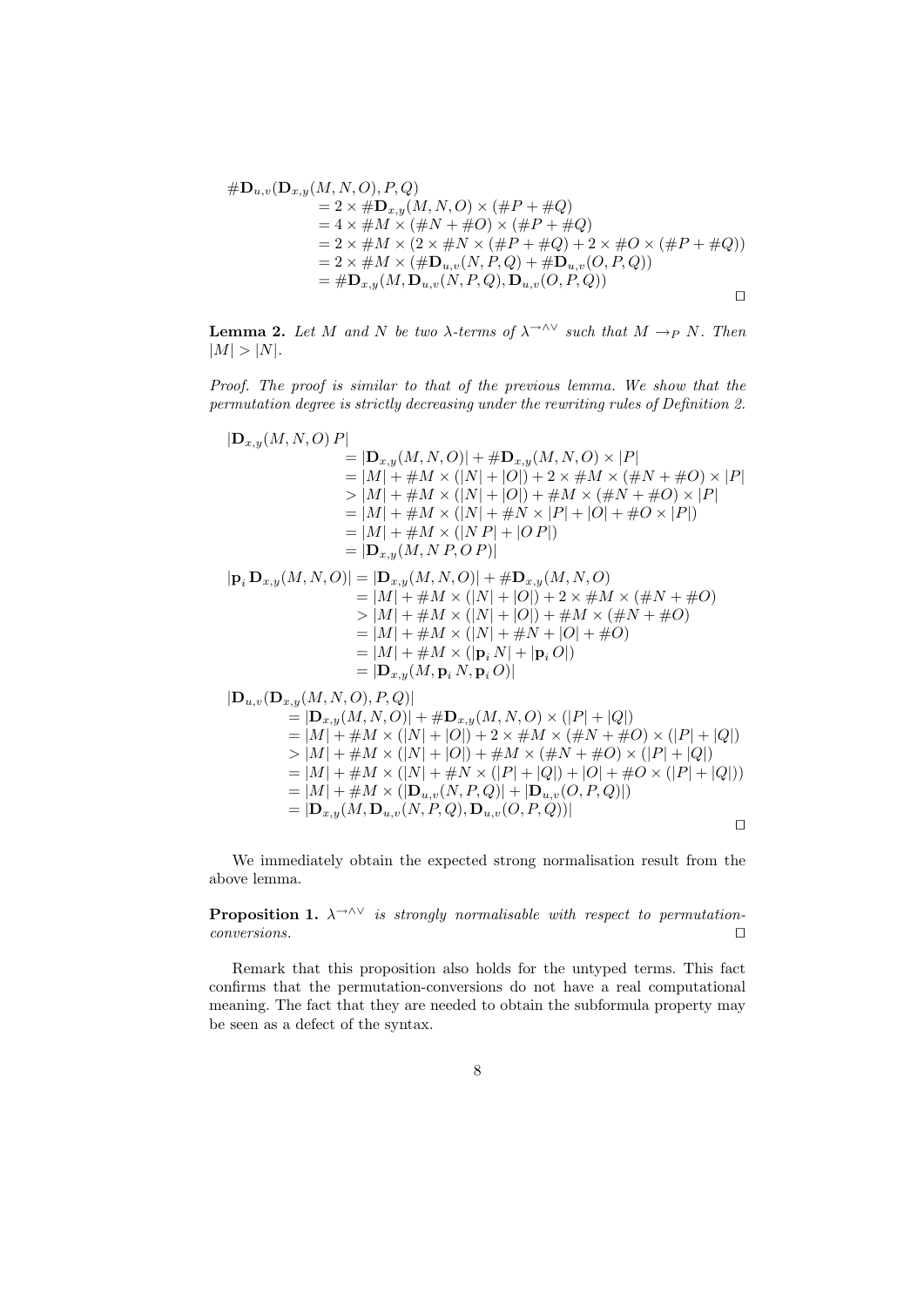## 4 Negative translation and CPS-simulation

We now establish the strong normalisation of  $\lambda^{\rightarrow} \sim \infty$  with respect to detour-conversions. To this end we interpret IPPL into intuitionistic implicative logic by means of a negative translation. This corresponds to a translation of  $\lambda \rightarrow \lambda \vee$  into the simply typed  $\lambda$ -calculus. This translation must satisfy two requirements. On the one hand, it must provide a simulation of the detour-conversions. On the other hand it must be compatible with the permutation-conversions in a sense that will be explained. In order to satisfy the first requirement, the negative translation we use is a generalisation of the one used by Meyer and Wand in the implicative case [8], i.e., a generalisation of the translation induced by Plotkin's call-by-name CPS-translation [10].

**Definition 4.** (Negative translation of **IPPL**) The negative translation  $\bar{\alpha}$  of any formula  $\alpha$  of **IPPL** is defined as:

$$
\overline{\alpha}=\mathord{\sim} \mathord{\sim} \alpha^\circ
$$

where

$$
{\sim}\alpha=\alpha\to o
$$

for some distinguished atomic proposition o (that is not used elsewhere), and where:

1.  $a^{\circ} = a$ 2.  $(\alpha \to \beta)^{\circ} = \overline{\alpha} \to \overline{\beta}$ 3.  $(\alpha \wedge \beta)^{\circ} = \neg(\overline{\alpha} \rightarrow \neg \overline{\beta})$ 4.  $(\alpha \vee \beta)^{\circ} = \sim \overline{\alpha} \rightarrow \sim \sim \overline{\beta}$ 

Then we accomodate Plotkin's call-by-name simulation to the case of  $\lambda \rightarrow \lambda \vee$ .

**Definition 5.** (CPS-translation of  $\lambda \rightarrow \lambda \vee$ )

1.  $\overline{x} = \lambda k \cdot x \cdot k$ 2.  $\overline{\lambda x \cdot M} = \lambda k \cdot k (\lambda x \cdot \overline{M})$ 3.  $\overline{(M N)} = \lambda k \cdot \overline{M} (\lambda m \cdot m \overline{N} k)$ 4.  $\overline{\mathbf{p}(M,N)} = \lambda k \cdot \hat{k} (\lambda p \cdot p \overline{M} \overline{N})$ 5.  $\overrightarrow{p_1 M} = \lambda k \cdot \overline{M} (\lambda p. p (\lambda i. \lambda j. i k))$ 6.  $\overline{\mathbf{p}_2 M} = \lambda k \cdot \overline{M} \left( \overline{\lambda p} \cdot \overline{p} \left( \lambda i \cdot \overline{\lambda j} \cdot j \right) k \right)$ 7.  $\overline{\mathbf{k}_1 M} = \lambda k \cdot k (\lambda i \cdot \lambda j \cdot i \overline{M})$ 8.  $\underline{\mathbf{k}}_2 M = \lambda k \cdot k (\lambda i \cdot \lambda j \cdot j M)$ 9.  $\mathbf{D}_{x,y}(M, N, O) = \lambda k \cdot M \left(\lambda m \cdot m \left(\lambda x \cdot N k\right) \left(\lambda y \cdot O k\right)\right)$ 

where  $k, m, p, i$  and  $j$  are fresh variables.

We now prove that the translations of Definition 4 and 5 commute with the typing relation.

**Proposition 2.** Let M be a  $\lambda$ -term of  $\lambda \rightarrow \lambda \vee$  typable with type  $\alpha$  under a set of declarations Γ. Then  $\overline{M}$  is a  $\lambda$ -term of the simply typed  $\lambda$ -calculus, typable with type  $\overline{\alpha}$  under the set of declarations  $\overline{\Gamma}$ .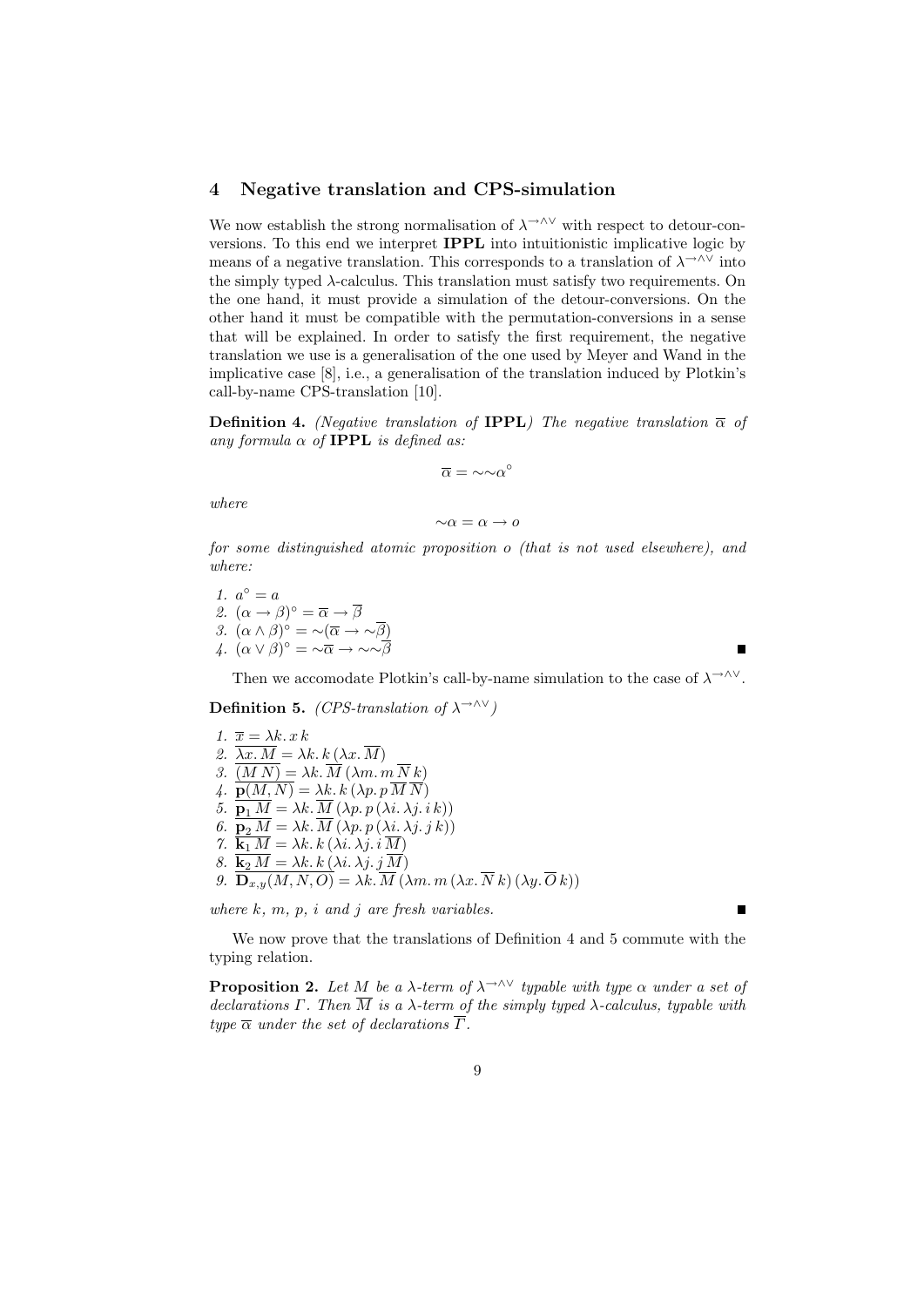*Proof.* See Appendix A.  $\Box$ 

The translation of Definition 5 does not map normal forms to normal forms. This is due to the so-called administrative redexes that are introduced by the translation. The modified translation below circumvents this problem.

**Definition 6.** (Modified CPS-translation of  $\lambda \rightarrow \lambda \vee$ ) The modified CPS-translation  $\overline{\overline{M}}$  of any  $\lambda$ -term M of  $\lambda$ <sup>→∧∨</sup> is defined as:

$$
\overline{M} = \lambda k. (M : k)
$$

where  $k$  is a fresh variable, and where the infix operator ":" obeys the following definition:

1.  $x: K = x K$ 2.  $\lambda x. M : K = K(\lambda x. \overline{M})$ 3.  $(M N)$ :  $K = M : \lambda m. m \overline{\overline{N}} K$ 4.  $\mathbf{p}(M, N): K = K(\lambda p. p \overline{\overline{M}} \overline{\overline{N}})$ 5.  $\mathbf{p}_1 M : K = M : \lambda p. p (\lambda i. \lambda j. i K)$ 6.  $\mathbf{p}_2 M : K = M : \lambda p. p (\lambda i. \lambda j. j K)$ 7.  $\mathbf{k}_1 M : K = K(\lambda i, \lambda j, i \overline{M})$ 8.  $\mathbf{k}_2 M : K = K(\lambda i, \lambda j, j\overline{M})$ 9.  $\mathbf{D}_{x,y}(M, N, O)$ :  $K = M : \lambda m. m (\lambda x. (N : K)) (\lambda y. (O : K))$ 

where  $m, p, i$  and j are fresh variables, and where, in Clause 9, x and y do not occur free in K. Remark that this last condition is not restrictive since it may always be satisfied by renaming. Ē

As expected, the modified translation is a  $\beta$ -reduced form of the CPS-translation.

**Lemma 3.** Let M and K be terms of  $\lambda \rightarrow \lambda \vee$ . Then:

1.  $\overline{M} \twoheadrightarrow_{\beta} \overline{\overline{M}}$ , 2.  $\overline{M} K \stackrel{\sim}{\rightarrow} g M : K$ .

Proof. We proceed by induction on the structure of  $M$ . Property 1 is the property of interest, while Property 2 is needed to make the induction work.  $\Box$ 

From this lemma, we get the analogue of Proposition 2 for the modified translation.

**Proposition 3.** Let M be a  $\lambda$ -term of  $\lambda$ <sup>→∧∨</sup> typable with type  $\alpha$  under a set of declarations Γ. Then  $\overline{\overline{M}}$  is a  $\lambda$ -term of the simply typed  $\lambda$ -calculus, typable with type  $\overline{\alpha}$  under the set of declarations  $\overline{\Gamma}$ .

Proof. The proposition follows from Proposition 2, Lemma 3, and the subject reduction property of the simply typed  $\lambda$ -calculus.  $\square$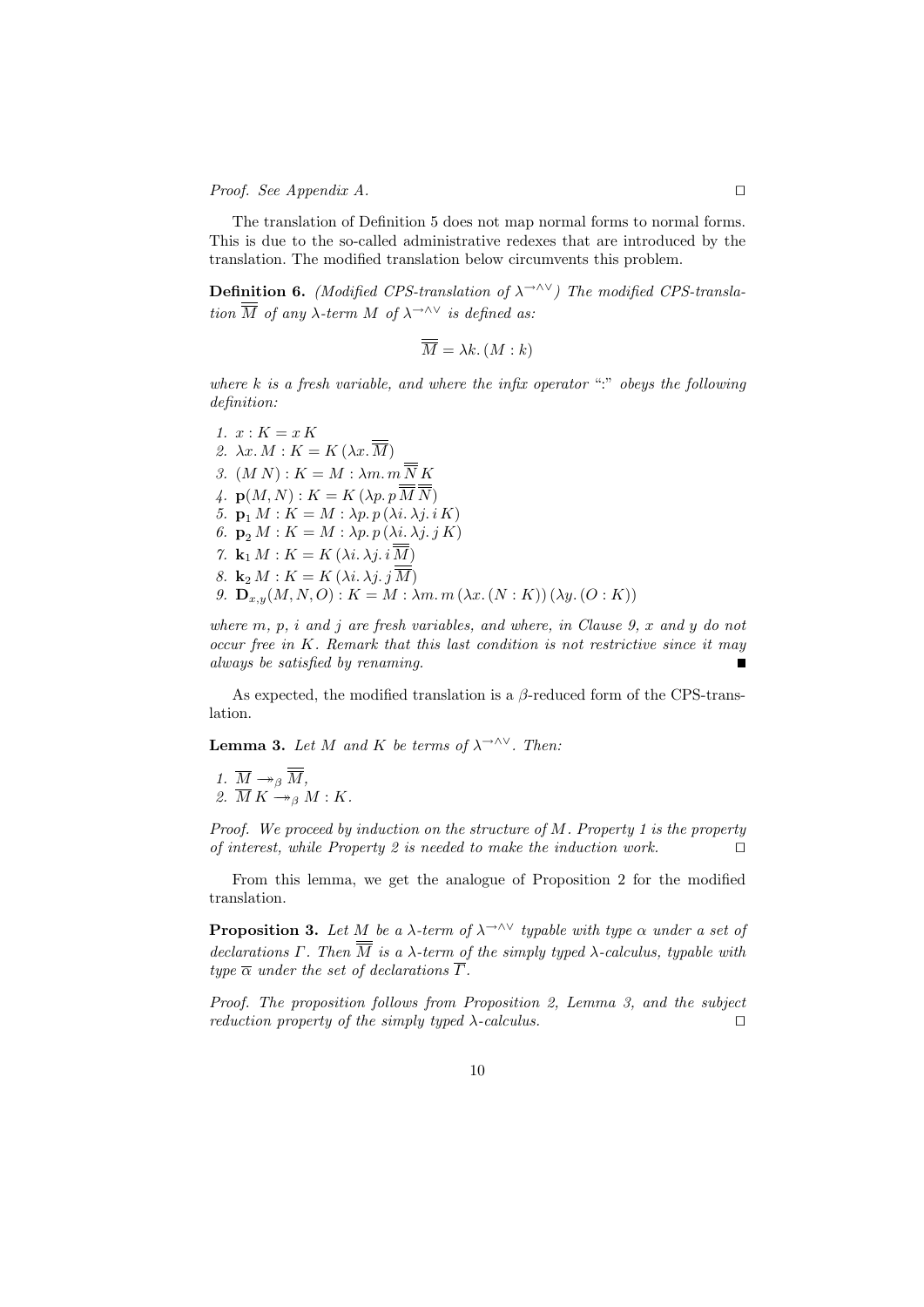The modified CPS-translation allows the detour-conversions of  $\lambda^{\rightarrow\wedge\vee}$  to be simulated by  $\beta$ -reduction. This is established by the next lemmas.

**Lemma 4.** Let M and N be  $\lambda$ -terms of  $\lambda \rightarrow \infty$  and K be a simple  $\lambda$ -term in which there is no free occurrence of  $x$ . Then:

1. 
$$
(M: K)[x:=\overline{N}] \rightarrow_{\beta} (M[x:=N]): K,
$$
  
2.  $\overline{M}[x:=\overline{N}] \rightarrow_{\beta} \overline{M[x:=N]}.$ 

Proof. Property 2 is a direct consequence of Property 1, which is established by a straightforward induction on the structure of M.  $\Box$ 

**Lemma 5.** Let K and L be simple  $\lambda$ -terms such that  $K \stackrel{+}{\rightarrow}_{\beta} L$ . Then, for any  $\lambda$ -term M of  $\lambda$ <sup>→∧∨</sup>,  $M: K \stackrel{+}{\rightarrow}_{\beta} M: L$ .

Proof. By a straightforward induction on the structure of  $M$ .

**Lemma 6.** Let M and N be two  $\lambda$ -terms of  $\lambda \rightarrow \wedge^{\vee}$  such that  $M \rightarrow_D N$ . Then:

1.  $M: K \stackrel{+}{\rightarrow}_{\beta} N: K$ , for any simple  $\lambda$ -term  $K$ , 2.  $\overline{M} \stackrel{+}{\rightarrow}_{\beta} \overline{N}$ .

Proof. Property 2 may be established as a direct consequence of Property 1. Then proving that  $C[M]: K \stackrel{+}{\rightarrow}_{\beta} C[N]: K$  (for any K) whenever  $M: K \stackrel{+}{\rightarrow}_{\beta} N: K$ (for any  $K$ ) consists in a straightforward induction on the structure of the context  $C[$ , using Lemma 5 in some cases. Hence it remains to establish Property 1 for the five rewriting rules of Definition 1.

$$
((\lambda x. M) N) : K = (\lambda x. M) : \lambda m. m \overline{N} K
$$
  
\n
$$
= (\lambda m. m \overline{N} K) (\lambda x. \overline{M})
$$
  
\n
$$
\rightarrow_{\beta} (\lambda x. \overline{M}) \overline{N} K
$$
  
\n
$$
\rightarrow_{\beta} \overline{M} [x := \overline{N}] K
$$
  
\n
$$
\rightarrow_{\beta} \overline{M} [x := N] K
$$
  
\n
$$
\rightarrow_{\beta} (M[x := N]) : K
$$
  
\n
$$
(\mathbf{p}_i \mathbf{p}(M, N)) : K = \mathbf{p}(M_1, M_2) : \lambda p. p (\lambda j_1. \lambda j_2. j_i K)
$$
  
\n
$$
= (\lambda p. p (\lambda j_1. \lambda j_2. j_i K)) (\lambda p. p \overline{M}_1 \overline{M}_2)
$$
  
\n
$$
\rightarrow_{\beta} (\lambda p. p \overline{M}_1 \overline{M}_2) (\lambda j_1. \lambda j_2. j_i K)
$$
  
\n
$$
\rightarrow_{\beta} (\lambda j_1. \lambda j_2. j_i K) \overline{M}_1 \overline{M}_2
$$
  
\n
$$
\rightarrow_{\beta} M_i : K
$$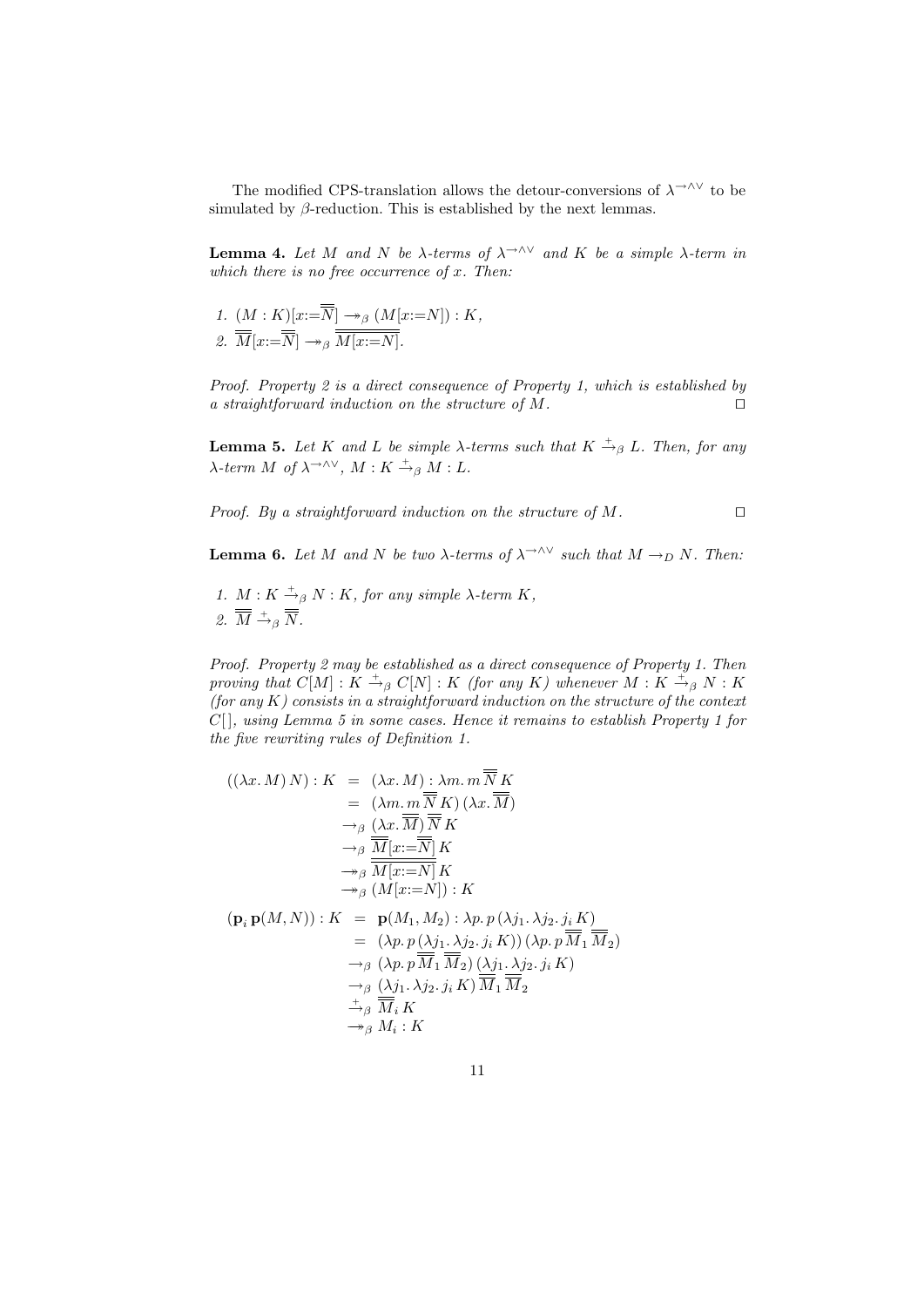$$
\mathbf{D}_{x_1,x_2}(\mathbf{k}_i M, N_1, N_2) : K
$$
  
\n
$$
= (\mathbf{k}_i M) : \lambda m. m (\lambda x_1. (N_1 : K)) (\lambda x_2. (N_2 : K))
$$
  
\n
$$
= (\lambda m. m (\lambda x_1. (N_1 : K)) (\lambda x_2. (N_2 : K))) (\lambda j_1. \lambda j_2. j_i \overline{M})
$$
  
\n
$$
\rightarrow_{\beta} (\lambda j_1. \lambda j_2. j_i \overline{M}) (\lambda x_1. (N_1 : K)) (\lambda x_2. (N_2 : K))
$$
  
\n
$$
\rightarrow_{\beta} (\lambda x_i. (N_i : K)) \overline{M}
$$
  
\n
$$
\rightarrow_{\beta} (N_i : K)[x_i := \overline{M}]
$$
  
\n
$$
\rightarrow_{\beta} (N_i[x_i := M]) : K
$$

The above lemma allows any sequence of detour-conversion steps to be simulated by a longer sequence of  $\beta$ -reduction steps in the simply typed  $\lambda$ -calculus. Therefore, since the simply typed  $\lambda$ -calculus is strongly  $\beta$ -normalisable, we immediately obtain the following proposition.

**Proposition 4.**  $\lambda \rightarrow \lambda \vee$  is strongly normalisable with respect to the detour-conversions.  $\Box$ 

## 5 Strong normalisation

In this section we prove that  $\lambda \rightarrow \lambda \vee$  is strongly normalisable with respect to both the detour- and permutation-conversions. This is not a direct consequence of Propositions 1 and 4 because detour-conversions can create permutation-redexes and, conversely, permutation conversions can create detour-redexes. Therefore we first show that the modified CPS-translation maps the relation of permutation-conversion to syntactic equality.

**Lemma 7.** Let M and N be two  $\lambda$ -terms of  $\lambda$ <sup>→∧∨</sup> such that  $M \rightarrow_P N$ . Then:

1.  $M: K = N: K$ , for any simple  $\lambda$ -term  $K$ , 2.  $\overline{\overline{M}} = \overline{\overline{N}}$ .

Proof. Property 2 is a direct consequence of Property 1. To show that  $C[M]$ :  $K = C[N] : K$  whenever  $M : K = N : K$  consists in a routine induction on the structure of the context  $C[$ . It remains to establish Property 1 for the four rewriting rules of Definition 2.

$$
(\mathbf{D}_{x,y}(M,N,O) P) : K
$$
  
\n
$$
= \mathbf{D}_{x,y}(M,N,O) : \lambda m. m \overline{P} K
$$
  
\n
$$
= M : \lambda m. m (\lambda x. (N : \lambda m. m \overline{P} K)) (\lambda y. (O : \lambda m. m \overline{P} K))
$$
  
\n
$$
= M : \lambda m. m (\lambda x. (N P : K)) (\lambda y. (O P : K))
$$
  
\n
$$
= \mathbf{D}_{x,y}(M,N P, O P) : K
$$
  
\n
$$
(\mathbf{p}_i \mathbf{D}_{x,y}(M,N,O)) : K = \mathbf{D}_{x,y}(M,N,O) : \lambda p. p(\lambda j_1. \lambda j_2. j_i K)
$$
  
\n
$$
= M : \lambda m. m (\lambda x. (N : \lambda p. p(\lambda j_1. \lambda j_2. j_i K)))
$$
  
\n
$$
(\lambda y. (O : \lambda p. p(\lambda j_1. \lambda j_2. j_i K)))
$$
  
\n
$$
= M : \lambda m. m (\lambda x. (\mathbf{p}_i N : K)) (\lambda y. (\mathbf{p}_i O : K))
$$
  
\n
$$
= \mathbf{D}_{x,y}(M, \mathbf{p}_i N, \mathbf{p}_i O) : K
$$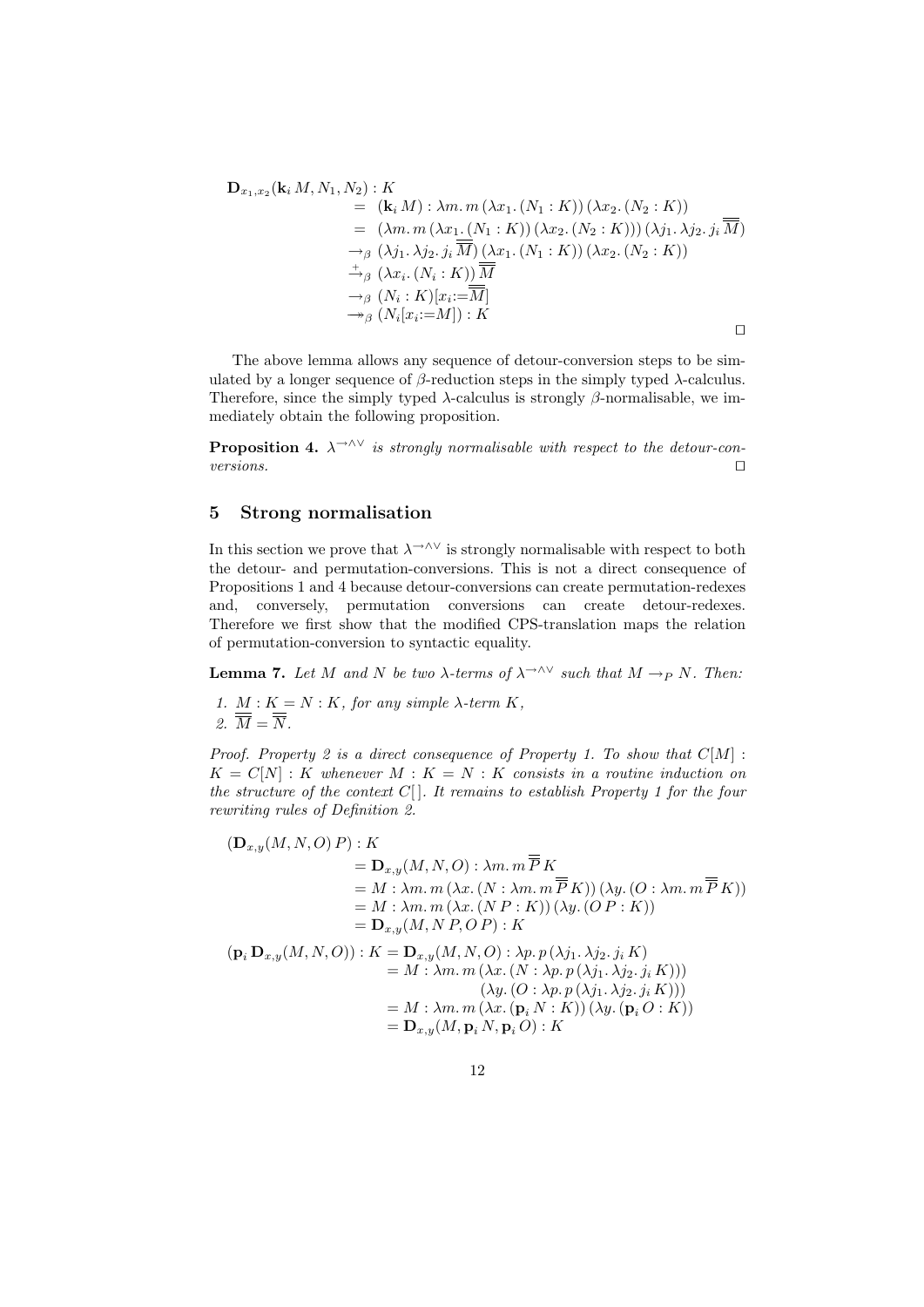$$
\mathbf{D}_{u,v}(\mathbf{D}_{x,y}(M, N, O), P, Q) : K \n= \mathbf{D}_{x,y}(M, N, O) : \lambda m. m (\lambda u. (P : K)) (\lambda v. (Q : K)) \n= M : \lambda m. m (\lambda x. (N : \lambda m. m (\lambda u. (P : K)) (\lambda v. (Q : K)))) \n(\lambda y. (O : \lambda m. m (\lambda u. (P : K)) (\lambda v. (Q : K)))) \n= M : \lambda m. m (\lambda x. (\mathbf{D}_{u,v}(N, P, Q) : K)) (\lambda y. (\mathbf{D}_{u,v}(O, P, Q) : K)) \n= \mathbf{D}_{x,y}(M, \mathbf{D}_{u,v}(N, P, Q), \mathbf{D}_{u,v}(O, P, Q)) : K
$$

We may now prove the main result.

**Theorem 1.**  $\lambda \rightarrow 0$ <sup>V</sup> is strongly normalisable with respect to the reduction relation induced by the union of the detour- and permutation-conversions.

Proof. Suppose it is not the case. Then there would exist an infinite sequence of detour- and permutation-conversion steps starting from a typable term (say, M) of  $\lambda \rightarrow \lambda \vee$ . If this infinite sequence contains infinitely many detour-conversion steps, there must exist, by Lemmas 6 and 7 an infinite sequence of β-reduction steps starting from  $\overline{M}$ . But this, by Proposition 3, would contradict the strong normalisation of the simply typed  $\lambda$ -calculus. Hence the infinite sequence may contain only a finite number of detour conversion steps. But then, it would contain an infinite sequence of consecutive permutation-conversion steps, which contradicts Proposition 1.  $\Box$ 

#### 6 First-order quantification

As we stressed in the introduction, our proof of the strong normalisation of λ→∧∨ (with the permuation-conversions) is modular. Consequently, it has the advantage of being easily adaptable. We illustrate this fact by taking into account intuitionistic positive first-order logic (IPFOL, for short), i.e.,  $IPPL$  + universal and existential quantification. We first complete the grammar of terms with new constructors corresponding to the introduction and elimination of the two quantifiers:<sup>2</sup>

$$
\mathcal{T} ::= \ \ldots \ | \ \mathbf{A}_\mathbf{I} \mathcal{T} \ | \ \mathbf{A}_\mathbf{E} \mathcal{T} \ | \ \mathbf{i} \mathcal{T} \ | \ \mathbf{E}_{\mathcal{X}}(\mathcal{T}, \mathcal{T}) \ |
$$

The typing rules of these new constructions correspond to the introduction and elimination rules of ∀ and ∃:

$$
\frac{M:\alpha[\xi]}{\mathbf{A_I} M:\forall \xi.\alpha[\xi]} \qquad \frac{M:\forall \xi.\alpha[\xi]}{\mathbf{A_E} M:\alpha[t]} \qquad \frac{M:\alpha[t]}{\mathbf{i} M:\exists \xi.\alpha[\xi]} \qquad \frac{M:\exists \xi.\alpha[\xi]}{\mathbf{E}_x (M,N):\beta}
$$

The resulting system  $(\lambda^{\rightarrow \wedge \vee \forall \exists})$  features two additional detour-conversion rules.

<sup>2</sup> We have simplified the syntax with respect to [14]. The reason is that we are not interested in a complete coding of the proofs, but only in a coding that simulates proof normalisation. Consequently, there is no need for encoding the management of first-order terms.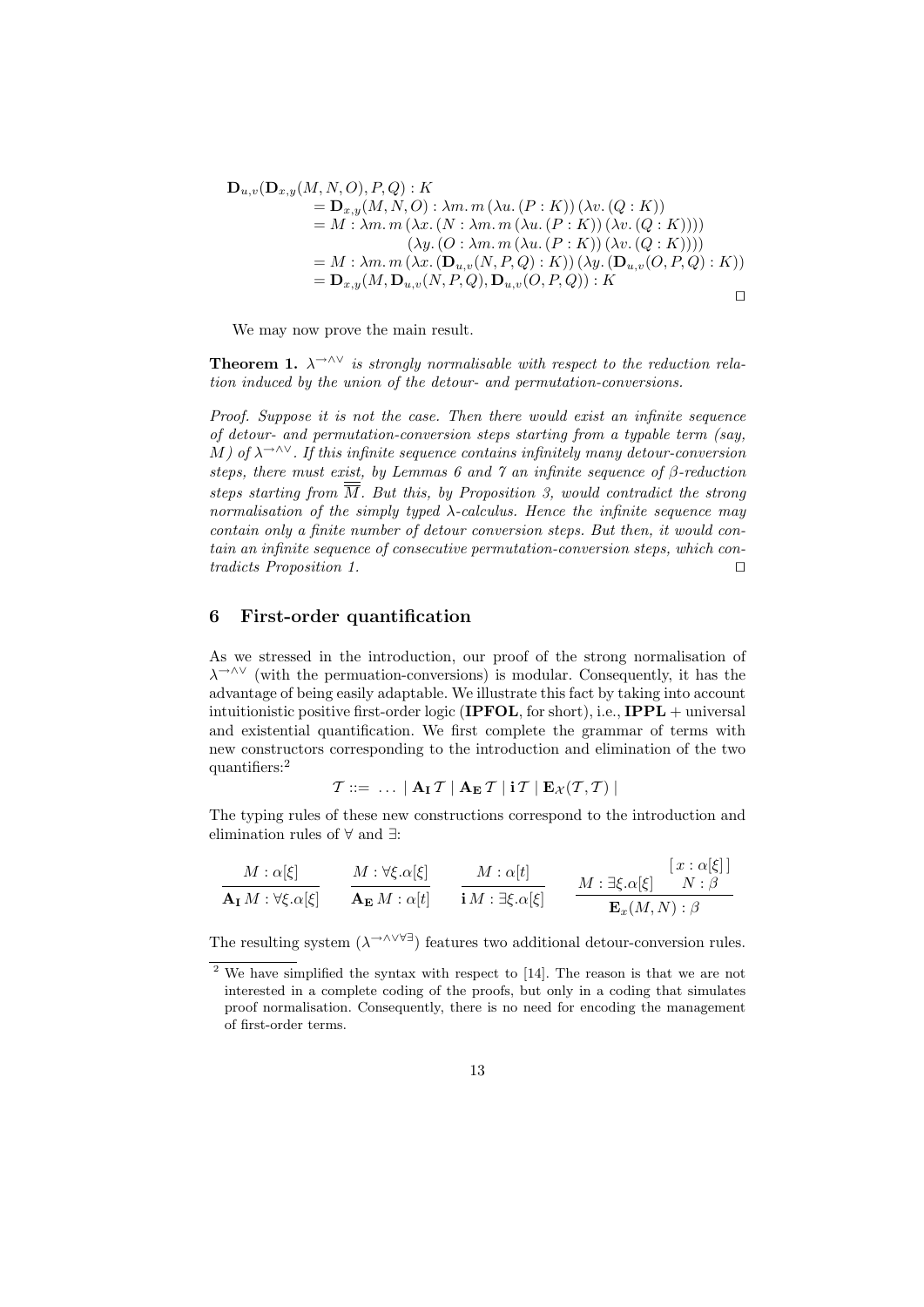Definition 7. (Detour-conversions of  $\lambda \rightarrow \wedge \vee \vee \exists$ ) The detour-conversions of  $\lambda$ <sup>→∧∨∀∃</sup> consists of the five conversion rules of Definition 1, together with the two following rules:

6.  $A_{E} A_{I} M \rightarrow_D M$ 7.  $\mathbf{E}_x(\mathbf{i} \, M, N) \rightarrow_D N[x := M]$ 

We must also add to the system two permutation-conversion rules obeying the general scheme of Section 2.4.

 $\blacksquare$ 

П

Г

**Definition 8.** (Permutation-conversions of  $\lambda \rightarrow \lambda \vee \forall \exists$ ) The permutation-conversions of  $\lambda$ <sup>→∧∨∀∃</sup> consists of the four conversion rules of Definition 2, together with the two following rules:

5. 
$$
\mathbf{A}_{\mathbf{E}} \mathbf{D}_{x,y}(M, N, O) \rightarrow_P \mathbf{D}_{x,y}(M, \mathbf{A}_{\mathbf{E}} N, \mathbf{A}_{\mathbf{E}} O)
$$
  
6.  $\mathbf{E}_z(\mathbf{D}_{x,y}(M, N, O), P) \rightarrow_P \mathbf{D}_{x,y}(M, \mathbf{E}_z(N, P), \mathbf{E}_z(O, P))$ 

These four additional conversion rules are not sufficient to guarantee that the normal proofs satisfy the subformula property. Indeed the elimination rule for the existential quantifier presents the same peculiarity as the elimination rule for disjunction: its conclusion is not a subformula of the formula to be eliminated. Consequently, we must also allow all the elimination rules to permute with the existential elimination rule. This gives rise to the following *existential* permutation-conversions.

**Definition 9.** (Existential permutation-conversions of  $\lambda$ <sup>→∧∨∀∃</sup>)

- 1.  $\mathbf{E}_x(M, N) O \rightarrow_{P_{\exists}} \mathbf{E}_x(M, N O)$
- 2.  $\mathbf{p}_1 \mathbf{E}_x(M, N) \rightarrow_{P_{\exists}} \mathbf{E}_x(M, \mathbf{p}_1(N))$
- 3.  $\mathbf{p}_2 \mathbf{E}_x(M,N) \rightarrow_{P_{\exists}} \mathbf{E}_x(M, \mathbf{p}_2 N)$
- 4.  $\mathbf{D}_{y,z}(\mathbf{E}_x(M,N),O,P) \rightarrow_{P_{\exists}} \mathbf{E}_x(M,\mathbf{D}_{y,z}(N,O,P))$
- 5.  $\mathbf{A_E} \mathbf{E}_x(M, N) \rightarrow_{P_{\exists}} \mathbf{E}_x(M, \mathbf{A_E} N)$
- 6.  $\mathbf{E}_y(\mathbf{E}_x(M,N),O) \rightarrow_{P_{\exists}} \mathbf{E}_x(M,\mathbf{E}_y(N,O))$

In order to prove that  $\lambda \rightarrow \lambda \vee \forall \exists$  satisfies the strong normalisation property with respect to the reduction relation induced by  $\rightarrow_D, \rightarrow_P$  and $\rightarrow_{P_{\exists}}$ , it suffices to adapt the different propositions of the previous sections. To this end, we generalise the notions of permutation degree, negative translation, CPS-translation, and modified CPS-translation.

**Definition 10.** (Permutation degree for  $\lambda \rightarrow \lambda \vee \forall \exists$ ) The notion of permutation degree is adapted to  $\lambda \rightarrow \wedge \vee \vee \exists$  by adding the following clauses to Definition 3.

- 19.  $|{\bf A}_{\bf I} M| = |M|$
- 20.  $|\mathbf{A}_{\mathbf{E}} M| = |M| + \#M$
- 21.  $|i M| = |M|$
- 22.  $|\mathbf{E}_x(M,N)| = |M| + \#M \times |N|$
- 23.  $\#A_I M = 1$
- 24.  $\#A_{E} M = \#M$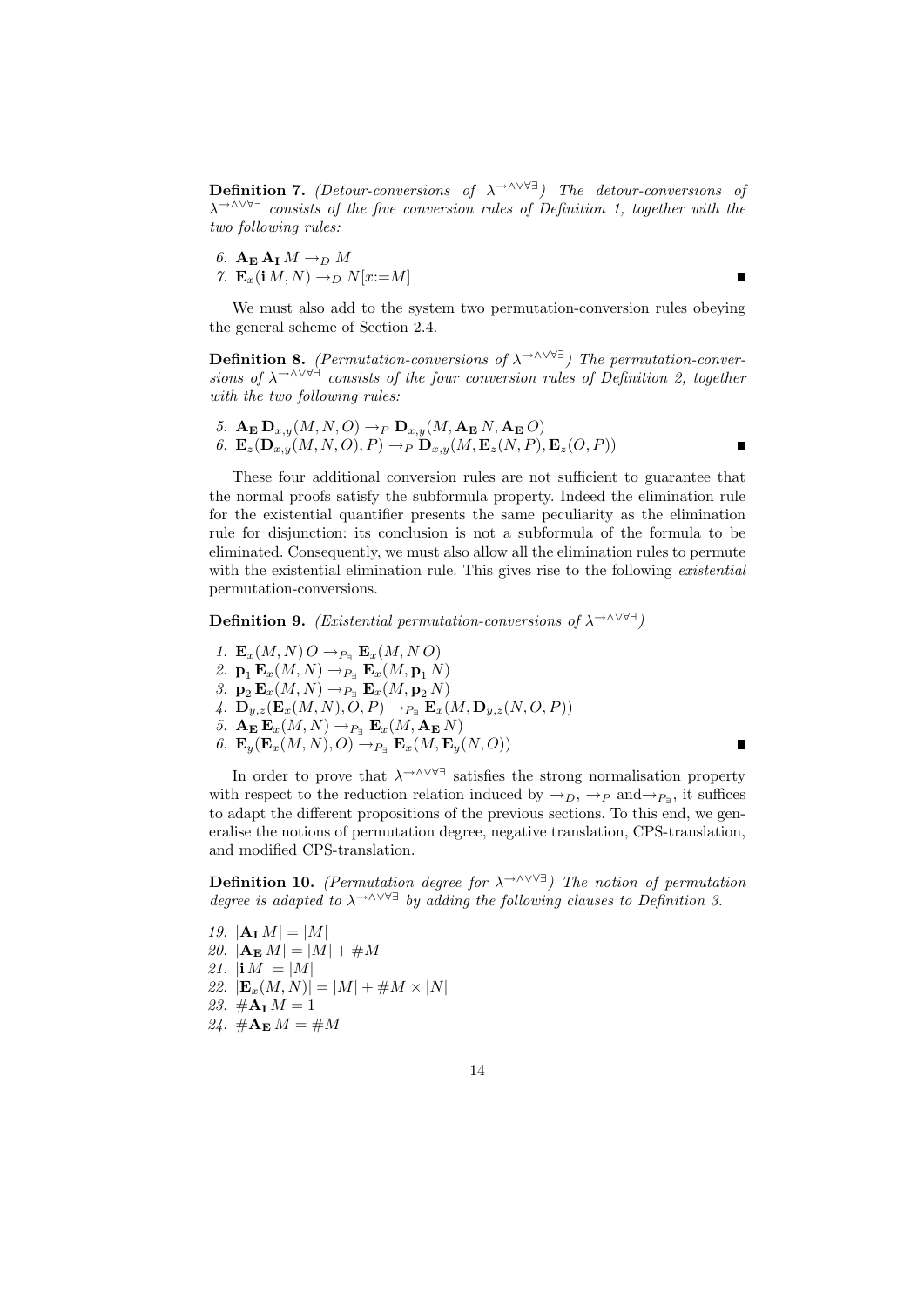25.  $\#$ **i**  $M = 1$ 26.  $\#\mathbf{E}_x(M,N) = 2 \times \#M \times \#N$ 

**Lemma 8.** Let M and N be two  $\lambda$ -terms of  $\lambda \rightarrow \lambda \vee \forall \exists$  such that  $M \rightarrow_P N$ . Then  $\#M = \#N$ .

П

Proof. We extend the proof of Lemma 1 by showing that  $\#$  is invariant under the additional rewriting rule of Definition 8.

$$
#A_{\mathbf{E}} \mathbf{D}_{x,y}(M, N, O) = #\mathbf{D}_{x,y}(M, N, O) \n= 2 \times #M \times (#N + #O) \n= 2 \times #M \times (#A_{\mathbf{E}} N + #A_{\mathbf{E}} O) \n= #\mathbf{D}_{x,y}(M, \mathbf{A}_{\mathbf{E}} N, \mathbf{A}_{\mathbf{E}} O) \n#E_z(\mathbf{D}_{x,y}(M, N, O), P) = 2 \times #\mathbf{D}_{x,y}(M, N, O) \times #P \n= 4 \times #M \times (#N + #O) \times #P \n= 2 \times #M \times (2 \times #N \times #P + 2 \times #O \times #P) \n= 2 \times #M \times (#E_z(N, P) + #E_z(O, P)) \n= #\mathbf{D}_{x,y}(M, \mathbf{E}_z(N, P), \mathbf{E}_z(O, P))
$$

**Lemma 9.** Let M and N be two  $\lambda$ -terms of  $\lambda$ <sup>→∧∨∀∃</sup> such that  $M \rightarrow_P N$ . Then  $|M| > |N|$ .

Proof. We extend the proof of Lemma 2 as follows:

$$
|\mathbf{A}_{\mathbf{E}} \mathbf{D}_{x,y}(M, N, O)| = |\mathbf{D}_{x,y}(M, N, O)| + \# \mathbf{D}_{x,y}(M, N, O)
$$
  
\n
$$
= |M| + \#M \times (|N| + |O|) + 2 \times \#M \times (\#N + \#O)
$$
  
\n
$$
> |M| + \#M \times (|N| + |O|) + \#M \times (\#N + \#O)
$$
  
\n
$$
= |M| + \#M \times (|N| + \#N + |M| + \#M)
$$
  
\n
$$
= |\mathbf{D}_{x,y}(M, \mathbf{A}_{\mathbf{E}} N, \mathbf{A}_{\mathbf{E}} O)|
$$

 $|\mathbf{E}_z(\mathbf{D}_{x,y}(M,N,O), P)|$  $= |D_{x,y}(M, N, O)| + \#D_{x,y}(M, N, O) \times \#P$  $= |M| + \#M \times (|N| + |O|) + 2 \times \#M \times (\#N + \#O)) \times \#P$  $> |M| + \#M \times (|N| + |O|) + \#M \times (\#N + \#O)) \times \#P$  $= |M| + \#M \times (|N| + \#N \times \#P + |O| + \#O \times \#P)$  $= |M| + #M \times (|\mathbf{E}_z(N, P)| + |\mathbf{E}_z(O, P)|)$  $= |\mathbf{D}_{x,y}(M,\mathbf{E}_z(N,P),\mathbf{E}_z(O,P))|$  $\Box$ 

**Lemma 10.** Let M and N be two  $\lambda$ -terms of  $\lambda \rightarrow 0$  such that  $M \rightarrow_{P_{\exists}} N$ . Then  $\#M = \#N$ .

Proof. The proof is similar to that of Lemma 1. We show that  $\#$  is invariant under the six rules of Definition 9:

$$
\# \mathbf{E}_x(M, N) O = \# \mathbf{E}_x(M, N)
$$
  
= 2 \times \# M \times \# N  
= 2 \times \# M \times \# N O  
= \# \mathbf{E}\_x(M, N O)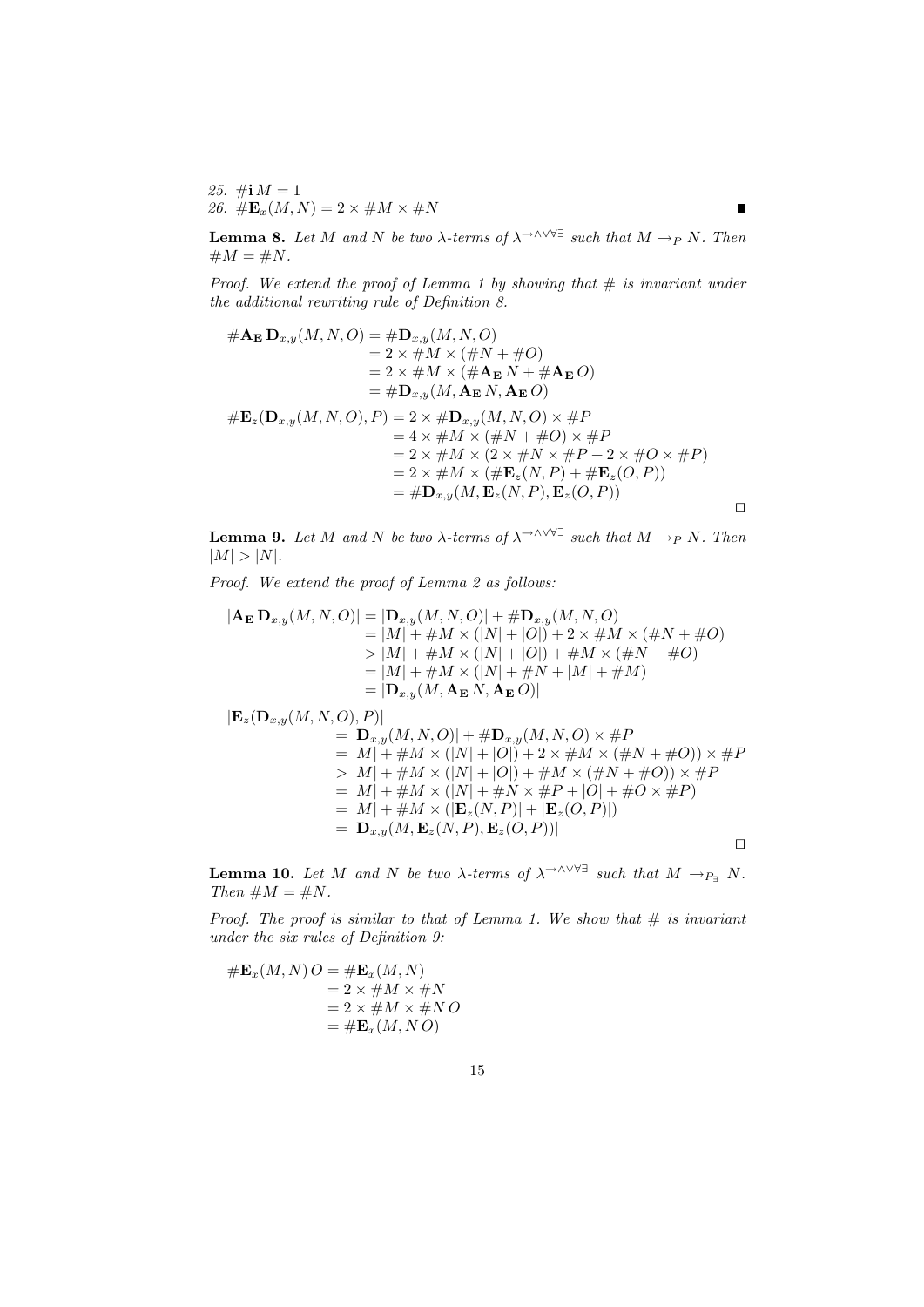$$
\# \mathbf{p}_i \mathbf{E}_x(M, N) = \# \mathbf{E}_x(M, N) \n= 2 \times \# M \times \# N \n= 2 \times \# M \times \# \mathbf{p}_i N \n= \# \mathbf{E}_x(M, \mathbf{p}_i N) \n\# \mathbf{D}_{y,z}(\mathbf{E}_x(M, N), O, P) = 2 \times \# \mathbf{E}_x(M, N) \times (\# O + \# P) \n= 4 \times \# M \times \# N \times (\# O + \# P) \n= 2 \times \# M \times \# \mathbf{D}_{y,z}(N, O, P) \n= \# \mathbf{E}_x(M, \mathbf{D}_{y,z}(N, O, P)) \n\# \mathbf{A}_{\mathbf{E}} \mathbf{E}_x(M, N) = \# \mathbf{E}_x(M, N) \n= 2 \times \# M \times \# N \n= 2 \times \# M \times \# \mathbf{A}_{\mathbf{E}} N \n= \# \mathbf{E}_x(M, \mathbf{A}_{\mathbf{E}} N) \n\# \mathbf{E}_y(\mathbf{E}_x(M, N), O) = 2 \times \# \mathbf{E}_x(M, N) \times \# O \n= 4 \times \# M \times \# N \times \# O \n= 4 \times \# M \times \# \mathbf{E}_y(N, O) \# \mathbf{E}_x(M, \mathbf{E}_y(N, O))
$$

**Lemma 11.** Let M and N be two  $\lambda$ -terms of  $\lambda \rightarrow 0$  such that  $M \rightarrow_{P_{\exists}} N$ . Then  $|M| > |N|$ .

 $\Box$ 

Proof. The proof is similar to that of Lemma 2:

$$
|\mathbf{E}_x(M, N) O| = |\mathbf{E}_x(M, N)| + \# \mathbf{E}_x(M, N) \times |O|
$$
  
\n
$$
= |M| + \#M \times |N| + 2 \times \#M \times \#N \times |O|
$$
  
\n
$$
> |M| + \#M \times |N| + \#M \times \#N \times |O|
$$
  
\n
$$
= |M| + \#M \times (|N| + \#N \times |O|)
$$
  
\n
$$
= |M| + \#M \times |N O|
$$
  
\n
$$
= |\mathbf{E}_x(M, N) \times |O|
$$
  
\n
$$
|\mathbf{p}_i \mathbf{E}_x(M, N)| = |\mathbf{E}_x(M, N)| + \# \mathbf{E}_x(M, N)
$$
  
\n
$$
= |M| + \#M \times |N| + 2 \times \#M \times \#N
$$
  
\n
$$
> |M| + \#M \times |N| + \#M \times \#N
$$
  
\n
$$
= |M| + \#M \times (|N| + \#N)
$$
  
\n
$$
= |M| + \#M \times |N|
$$
  
\n
$$
= |\mathbf{E}_x(M, \mathbf{p}_i N)|
$$
  
\n
$$
|\mathbf{D}_{y,z}(\mathbf{E}_x(M, N), O, P)| = |\mathbf{E}_x(M, N)| + \# \mathbf{E}_x(M, N) \times (|O| + |P|)
$$
  
\n
$$
= |M| + \#M \times |N| + 2 \times \#M \times \#N \times (|O| + |P|)
$$
  
\n
$$
> |M| + \#M \times |N| + \#M \times \#N \times (|O| + |P|)
$$
  
\n
$$
= |M| + \#M \times (|N| + \#N \times (|O| + |P|))
$$
  
\n
$$
= |M| + \#M \times |\mathbf{D}_{y,z}(N, O, P)|
$$
  
\n
$$
= |\mathbf{E}_x(M, \mathbf{D}_{y,z}(N, O, P))|
$$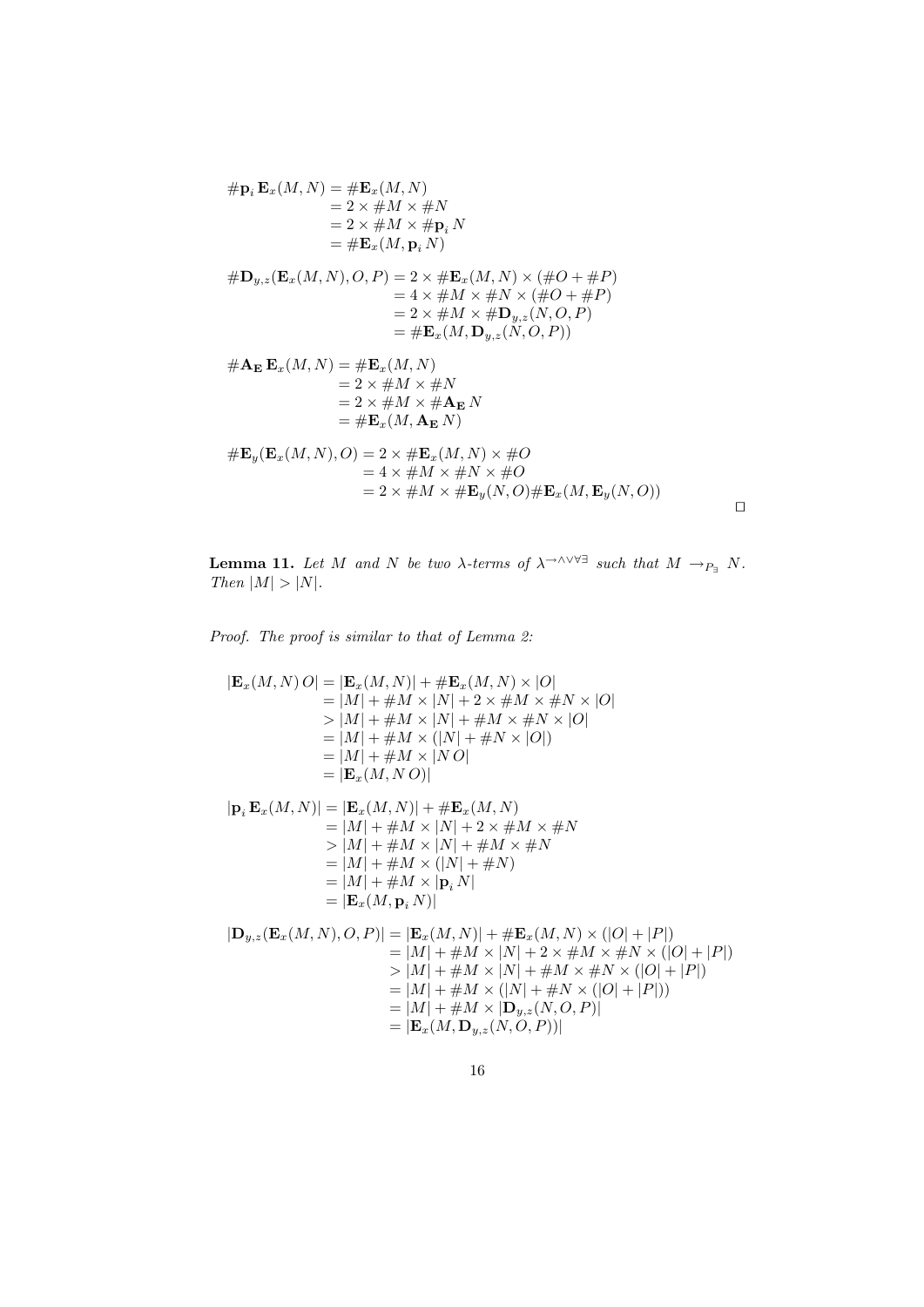$$
|\mathbf{A}_{\mathbf{E}} \mathbf{E}_{x}(M, N)| = |\mathbf{E}_{x}(M, N)| + \# \mathbf{E}_{x}(M, N)
$$
  
\n
$$
= |M| + \#M \times |N| + 2 \times \#M \times \#N
$$
  
\n
$$
> |M| + \#M \times |N| + \#M \times \#N
$$
  
\n
$$
= |M| + \#M \times (|N| + \#N)
$$
  
\n
$$
= |M| + \#M \times |\mathbf{A}_{\mathbf{E}} N|
$$
  
\n
$$
= |\mathbf{E}_{x}(M, \mathbf{A}_{\mathbf{E}} N)|
$$
  
\n
$$
|\mathbf{E}_{y}(\mathbf{E}_{x}(M, N), O)| = |\mathbf{E}_{x}(M, N)| + \# \mathbf{E}_{x}(M, N) \times |O|
$$
  
\n
$$
= |M| + \#M \times |N| + 2 \times \#M \times \#N \times |O|
$$
  
\n
$$
= |M| + \#M \times |N| + \#M \times \#N \times |O|
$$
  
\n
$$
= |M| + \#M \times (|N| + \#N \times |O|)
$$
  
\n
$$
= |M| + \#M \times |\mathbf{E}_{y}(N, O)|
$$
  
\n
$$
= |\mathbf{E}_{x}(M, \mathbf{E}_{y}(N, O))|
$$

As an immediate consequence of Lemmas 9 and 11, We obtain the following proposition.

**Proposition 5.**  $\lambda \rightarrow \lambda \vee \forall \exists$  is strongly normalisable with respect to the reduction relation induced by the permutation-, and existential permutation-conversions.

 $\Box$ 

 $\blacksquare$ 

The next step in establishing the strong normalisation of  $\lambda \rightarrow \wedge \vee \forall \exists$  with respect to all the rduction relations is to generalise the translations of Definitions 4 and 5. To this end, we let  $\iota$  be a distinguished atomic simple type, and  $\star$  be a distinguished variable of type  $\iota$ .

Definition 11. (Negative translation of IPFOL) The definition of the negative translation  $\overline{\alpha}$  of any formula  $\alpha$  of **IPFOL** is obtained by adding the following equations to Definition 4:

- 5.  $a(\xi_1, ..., \xi_n)^\circ = a$ 6.  $(\forall \xi \cdot \alpha)^{\circ} = \iota \rightarrow \overline{\alpha}$
- 7.  $(\exists \xi \cdot \alpha)^{\circ} = \neg(\iota \rightarrow (\neg \overline{\alpha}))$

**Definition 12.** (CPS-translation of  $\lambda \rightarrow \wedge \vee \vee \exists$ ) The CPS-translation of Definition 5 is extended to  $\lambda^{\to \wedge \vee \forall \exists}$  by adding the following equations:

- 10.  $\overline{\mathbf{A}_I M} = \lambda k \cdot k \left( \lambda \xi \cdot \overline{M} \right)$ , where  $\xi$  is a fresh variable.
- 11.  $\overline{\mathbf{A_E} M} = \lambda k \cdot \overline{M} (\lambda m \cdot m \cdot k)$
- 12.  $\overline{\mathbf{i} M} = \lambda k \cdot k (\lambda a \cdot a \star \overline{M})$

13.  $\overline{\mathbf{E}_{x}(M,N)} = \lambda k \cdot \overline{M} (\lambda m \cdot m (\lambda \xi, \lambda x \cdot \overline{N} k))$ , where  $\xi$  is a fresh variable.

The commutation property established by Proposition 2 still holds with the extended definitions.

**Proposition 6.** Let M be a  $\lambda$ -term of  $\lambda$ <sup>→∧∨∀∃</sup> typable with type  $\alpha$  under a set of declarations Γ. Then  $\overline{M}$  is a  $\lambda$ -term of the simply typed  $\lambda$ -calculus, typable with type  $\overline{\alpha}$  under the set of declarations  $\overline{\Gamma}$ .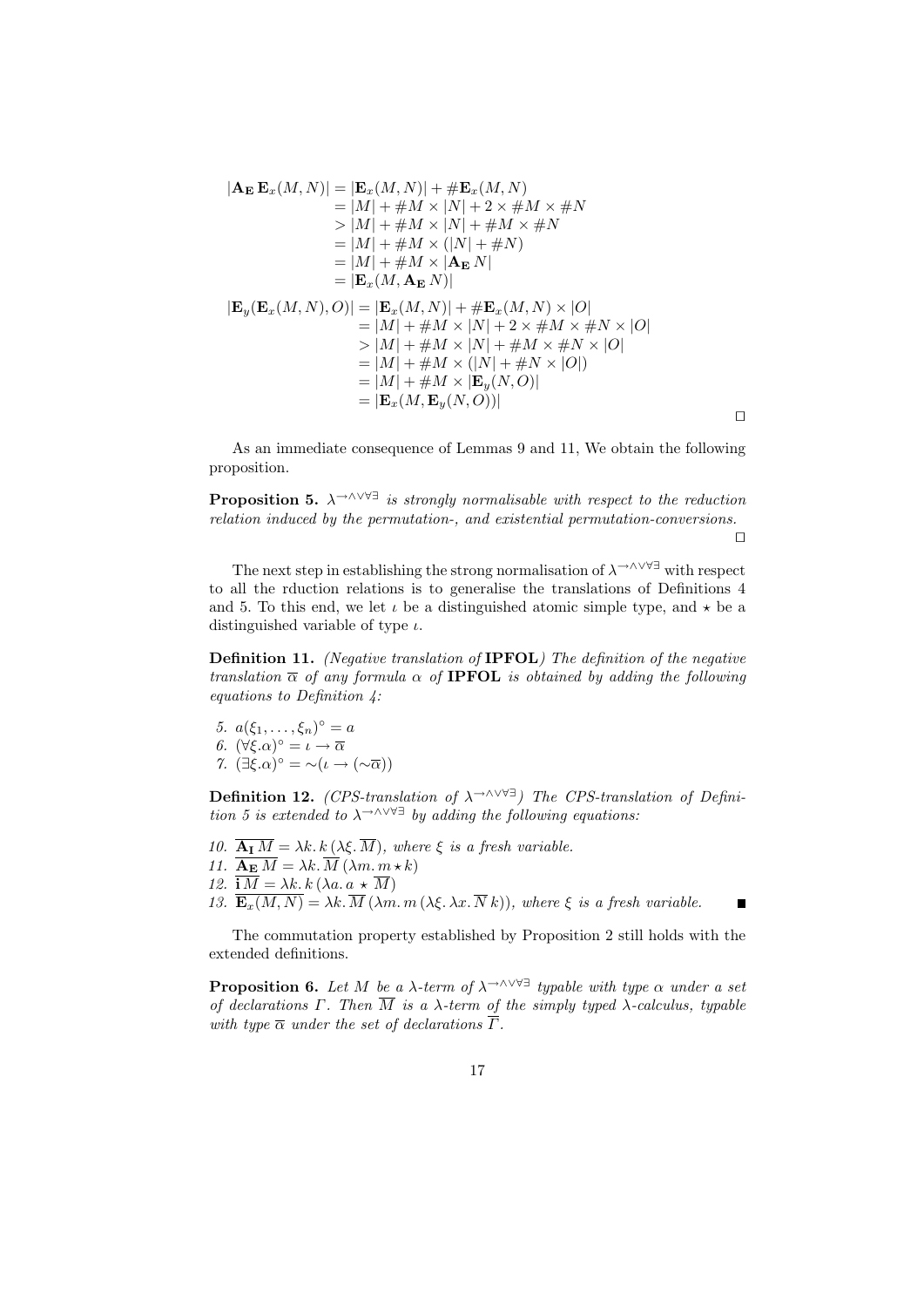*Proof.* See Appendix A.  $\Box$ 

The definition of the modified CPS-translation is generalised as follows.

**Definition 13.** (Modified CPS-translation of  $\lambda \rightarrow \lambda \vee \forall \exists$ ) The modified CPS-translation  $\overline{\overline{M}}$  of any  $\lambda$ -term M of  $\lambda$ <sup>→∧∨∀∃</sup> is defined by adding the following equations to Definition 6:

- 10.  $\mathbf{A}_{\mathbf{I}} M : K = K(\lambda \xi, M)$ , where  $\xi$  is a fresh variable.
- 11.  $\mathbf{A}_{\mathbf{E}} M : K = M : \lambda m \cdot \underline{m} * K$
- 12. i  $M : K = K(\lambda a. a \star \overline{M})$
- 13.  $\mathbf{E}_x(M, N) : K = M : \lambda m \cdot m \ (\lambda \xi, \lambda x \cdot (N : K)),$  where  $\xi$  is a fresh variable.

Showing that  $\overline{M} \twoheadrightarrow_{\beta} \overline{\overline{M}}$  for any  $\lambda$ -term M of  $\lambda \rightarrow \wedge \vee \vee \exists$  is a matter of routine. From this, we get that the negative translation of Definition 11 and the modified CPS-translation of Definition 13 commute with the typing relation.

**Proposition 7.** Let M be a  $\lambda$ -term of  $\lambda$ <sup>→∧∨∀∃</sup> typable with type  $\alpha$  under a set of declarations  $\Gamma$ . Then  $\overline{\overline{M}}$  is a  $\lambda$ -term of the simply typed  $\lambda$ -calculus, typable with type  $\overline{\alpha}$  under the set of declarations  $\overline{\Gamma}$ .

It remains to prove that that the modified CPS-translation allows the detourconversion to be simulated by  $\beta$ -reduction, and the other reduction relations to be simulated by equality. We state the main lemmas for the sake of completeness.

**Lemma 12.** Let M and N be two  $\lambda$ -terms of  $\lambda$ <sup>→∧∨∀∃</sup> such that  $M \rightarrow_D N$ . Then:

1.  $M: K \stackrel{+}{\rightarrow}_{\beta} N: K$ , for any simple  $\lambda$ -term  $K$ , 2.  $\overline{M} \stackrel{+}{\rightarrow}_{\beta} \overline{N}$ .

Proof. We extend the proof of Lemma 6 as follows:

$$
(\mathbf{A}_{\mathbf{E}} \mathbf{A}_{\mathbf{I}} M) : K = (\mathbf{A}_{\mathbf{I}} M) : \lambda m. m * K
$$
  
\n
$$
= (\lambda m. m * K) (\lambda \xi. \overline{M})
$$
  
\n
$$
\rightarrow_{\beta} (\lambda \xi. \overline{M}) * K
$$
  
\n
$$
\rightarrow_{\beta} \overline{M} K
$$
  
\n
$$
\rightarrow_{\beta} M : K
$$
  
\n
$$
\mathbf{E}_x (\mathbf{i} M, N) : K = (\mathbf{i} M) : \lambda m. m (\lambda \xi. \lambda x. (N : K))
$$
  
\n
$$
= (\lambda m. m (\lambda \xi. \lambda x. (N : K))) (\lambda a. a * \overline{M})
$$
  
\n
$$
\rightarrow_{\beta} (\lambda a. a * \overline{M}) (\lambda \xi. \lambda x. (N : K))
$$
  
\n
$$
\rightarrow_{\beta} (\lambda \xi. \lambda x. (N : K)) * \overline{M}
$$
  
\n
$$
\rightarrow_{\beta} (\lambda x. (N : K)) \overline{\overline{M}}
$$
  
\n
$$
\rightarrow_{\beta} (N : K)[x := \overline{M}]
$$
  
\n
$$
\rightarrow_{\beta} N[x := M] : K
$$

 $\Box$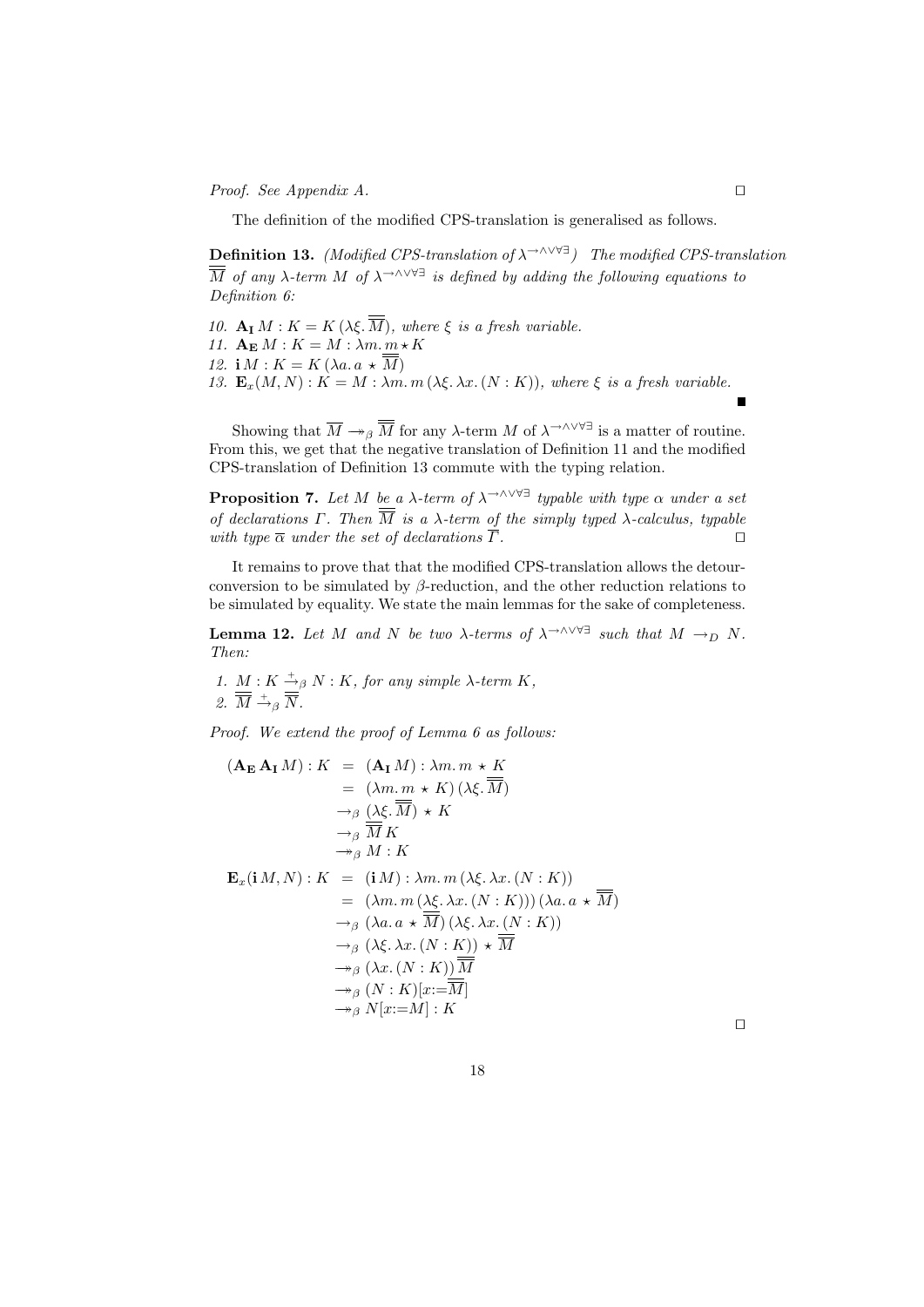**Lemma 13.** Let M and N be two  $\lambda$ -terms of  $\lambda$ <sup>→∧∨∀∃</sup> such that  $M \rightarrow_P N$ . Then:

1.  $M: K = N: K$ , for any simple  $\lambda$ -term  $K$ , 2.  $M = N$ .

Proof. We extend the proof of Lemma 7.

$$
(\mathbf{A}_{\mathbf{E}} \mathbf{D}_{x,y}(M,N,O)) : K = \mathbf{D}_{x,y}(M,N,O) : \lambda m. m \star K
$$
  
\n
$$
= M : \lambda m. m (\lambda x. (N : \lambda m. m \star K))
$$
  
\n
$$
(\lambda y. (O : \lambda m. m \star K))
$$
  
\n
$$
= M : \lambda m. m (\lambda x. ((\mathbf{A}_{\mathbf{E}} N) : K)) (\lambda y. ((\mathbf{A}_{\mathbf{E}} O) : K))
$$
  
\n
$$
= \mathbf{D}_{x,y}(M, \mathbf{A}_{\mathbf{E}} N, \mathbf{A}_{\mathbf{E}} O) : K
$$
  
\n
$$
\mathbf{E}_{z}(\mathbf{D}_{x,y}(M,N,O), P) : K = \mathbf{D}_{x,y}(M,N,O) : \lambda m. m (\lambda \xi. \lambda x. (P : K))
$$
  
\n
$$
= M : \lambda m. m (\lambda x. (N : \lambda m. m (\lambda \xi. \lambda x. (P : K))))
$$
  
\n
$$
(\lambda y. (O : \lambda m. m (\lambda \xi. \lambda x. (P : K))))
$$
  
\n
$$
= M : \lambda m. m (\lambda x. (\mathbf{E}_{z}(N, P) : K))
$$
  
\n
$$
(\lambda y. (\mathbf{E}_{z}(O, P) : K))
$$
  
\n
$$
= \mathbf{D}_{x,y}(M, \mathbf{E}_{z}(N, P), \mathbf{E}_{z}(O, P)) : K
$$

**Lemma 14.** Let M and N be two  $\lambda$ -terms of  $\lambda$ <sup>→∧∨∀∃</sup> such that  $M \to_{P_{\exists}} N$ . Then:

1.  $M: K = N: K$ , for any simple  $\lambda$ -term  $K$ , 2.  $\overline{M} = \overline{N}$ .

Proof. We show that Property 1 holds for the six rewriting rules of Definition 9.

 $\equiv$ 

$$
\mathbf{E}_x(M, N) O) : K = \mathbf{E}_x(M, N) : \lambda m. m O K
$$
  
\n
$$
= M : \lambda m. m (\lambda \xi. \lambda x. (N : \lambda m. m \overline{O} K))
$$
  
\n
$$
= M : \lambda m. m (\lambda \xi. \lambda x. ((N O) : K))
$$
  
\n
$$
= \mathbf{E}_x(M, N O) : K
$$
  
\n
$$
(\mathbf{p}_i \mathbf{E}_x(M, N)) : K = \mathbf{E}_x(M, N) : \lambda p. p (\lambda j_1. \lambda j_2. j_i K)
$$
  
\n
$$
= M : \lambda m. m (\lambda \xi. \lambda x. (N : \lambda p. p (\lambda j_1. \lambda j_2. j_i K)))
$$
  
\n
$$
= M : \lambda m. m (\lambda \xi. \lambda x. ((\mathbf{p}_i N) : K))
$$
  
\n
$$
= \mathbf{E}_x(M, \mathbf{p}_i N) : K
$$
  
\n
$$
\mathbf{D}_{y,z}(\mathbf{E}_x(M, N), O, P) : K = \mathbf{E}_x(M, N) : \lambda m. m (\lambda y. (O : K)) (\lambda z. (P : K))
$$
  
\n
$$
= M : \lambda m. m (\lambda \xi. \lambda x. (\mathbf{D}_{y,z}(N, O, P) : K))
$$
  
\n
$$
= M : \lambda m. m (\lambda \xi. \lambda x. (\mathbf{D}_{y,z}(N, O, P) : K))
$$
  
\n
$$
= \mathbf{E}_x(M, \mathbf{D}_{y,z}(N, O, P)) : K
$$
  
\n
$$
(\mathbf{A}_{\mathbf{E}} \mathbf{E}_x(M, N)) : K = \mathbf{E}_x(M, N) : \lambda m. m \star K
$$
  
\n
$$
= M : \lambda m. m (\lambda \xi. \lambda x. (N : \lambda m. m \star K))
$$
  
\n
$$
= M : \lambda m. m (\lambda \xi. \lambda x. ((\mathbf{A}_{\mathbf{E}} N) : K))
$$
  
\n
$$
= \mathbf{E}_x(M, \mathbf{A}_{\mathbf{E}} N) : K
$$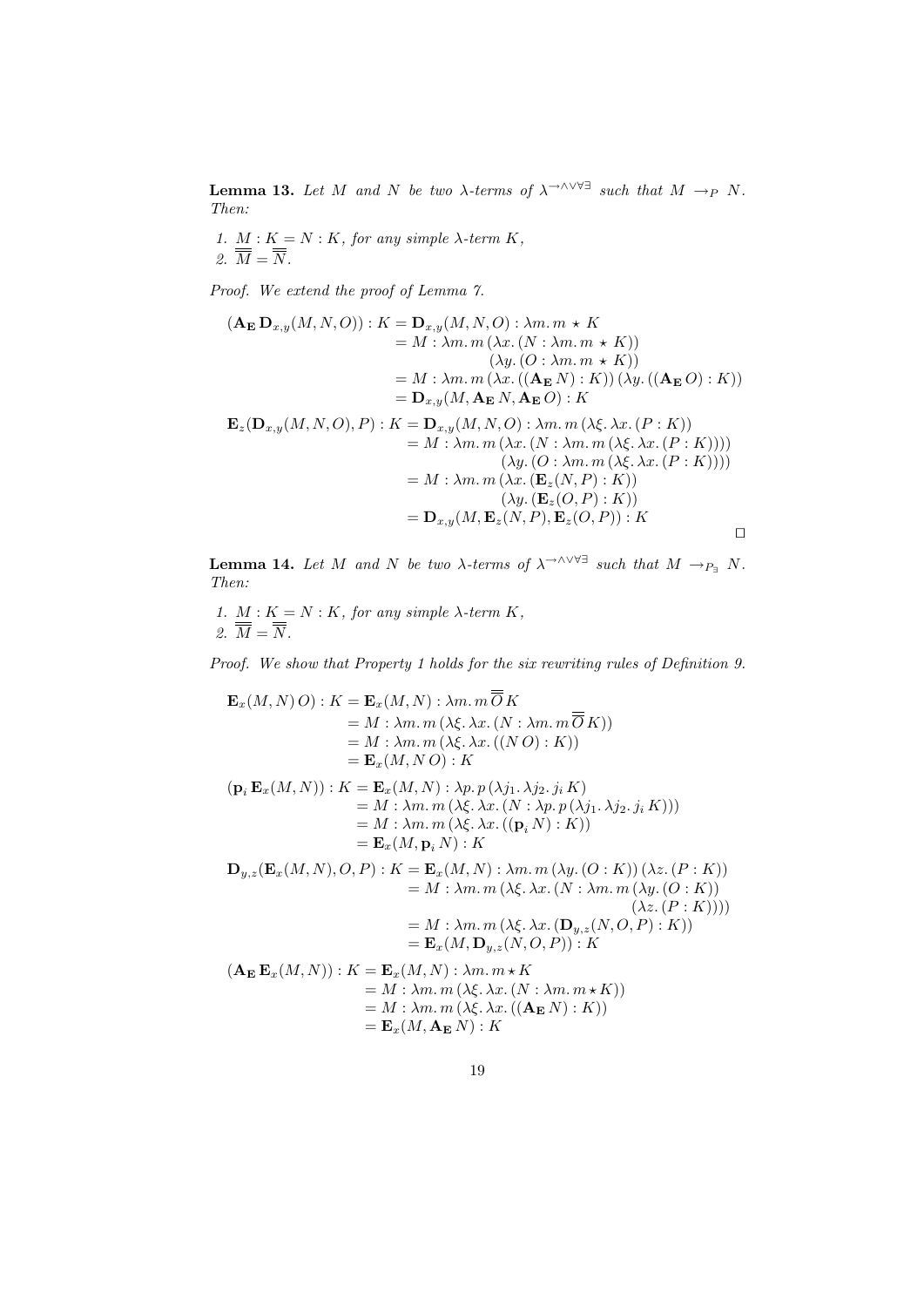$$
\mathbf{E}_y(\mathbf{E}_x(M, N), O) : K = \mathbf{E}_x(M, N) : \lambda m. m (\lambda \xi. \lambda y. (O : K))
$$
  
= M : \lambda m. m (\lambda \xi. \lambda x. (N : \lambda m. m (\lambda \xi. \lambda y. (O : K))))  
= M : \lambda m. m (\lambda \xi. \lambda x. (\mathbf{E}\_y(N, O) : K))  
= \mathbf{E}\_x(M, \mathbf{E}\_y(N, O)) : K

Propositions 5, 7, and Lemmas 12, 13, and 14 allow one to replay the proof of Theorem 1. Hence, we obtain the following theorem.

**Theorem 2.**  $\lambda$ <sup>→∧∨∀∃</sup> is strongly normalisable with respect to the reduction relation induced by the union of the detour-, permutation-, and existential permu $tation-conversions.$ 

## 7 Absurdity and ⊥-conversions

We now show how to extend our proof to full intuitionistic first-order logic **(IFOL,** for short), i.e., **IPFOL** + negation. Following Prawitz, we consider the negation as a defined connective:

$$
\neg \alpha = \alpha \to \bot
$$

where  $\perp$  is a constant standing for absurdity that obeys the following elimination rule:

$$
\frac{\bot}{\alpha}
$$

Consequently, we extend the grammar of terms by the following clause:

$$
\mathcal{T} ::= \ \ldots \ | \ \bot(\mathcal{T})
$$

and we add the following typing rule to the system:

$$
\frac{M:\bot}{\bot(M):\alpha}
$$

We call the resulting system  $\lambda \rightarrow \wedge \vee \vee \exists \bot$ . Since there is no introduction rule for ⊥, there is no detour-conversion either. On the other hand, we must take into account new permutation-conversion rules.

Definition 14. (Permutation-conversions of  $\lambda$ <sup>→∧∨∀∃⊥</sup>) The permutation-conversions of  $\lambda$ <sup>→∧∨∀∃⊥</sup> consists of the six conversion rules of Definition 8, together with the following rule:

7. 
$$
\perp(\mathbf{D}_{x,y}(M,N,O)) \rightarrow_P \mathbf{D}_{x,y}(M,\perp(N),\perp(O))
$$

**Definition 15.** (Existential permutation-conversions of  $\lambda \rightarrow \wedge \vee \forall \exists \bot$ ) The existential permutation-conversions of  $\lambda$ <sup>→∧∨∀∃⊥</sup> consists of the six conversion rules of Definition 9, together with the following rule:

 $\blacksquare$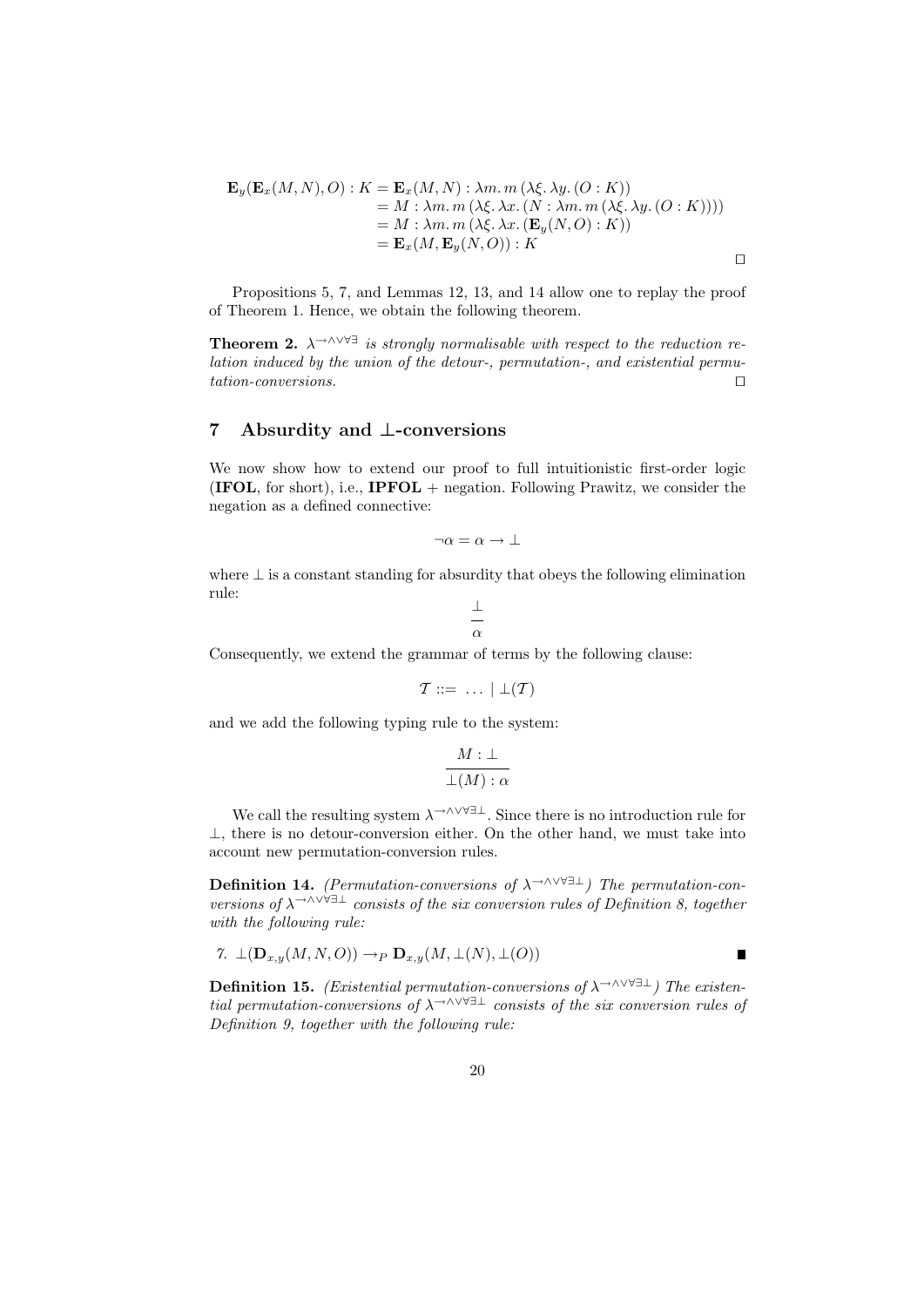7.  $\perp (\mathbf{E}_x(M,N)) \to_{P_{\exists}} \mathbf{E}_x(M,\perp(N))$ 

To adapt our strong normalisation proof to  $\lambda$ <sup>→∧∨∀∃⊥</sup> we first complete the definition of permutation degree, and show that it is decreasing under the reduction relations of Definition 14 and 15.

**Definition 16.** (Permutation degree for  $\lambda \rightarrow \lambda \vee \forall \exists \bot$ ) The notion of permutation degree is adapted to  $\lambda$ <sup>→∧∨∀∃⊥</sup> by adding the following clauses to Definition 10.

27.  $|\bot(M)| = |M| + \#M$ 28.  $\#\bot(M) = \#M$ 

 $\blacksquare$ 

**Lemma 15.** Let M and N be two  $\lambda$ -terms of  $\lambda \rightarrow \wedge \vee \vee \exists \bot$  such that  $M \rightarrow_P N$ . Then  $\#M = \#N$ .

Proof. We extend the proof of Lemma 8 by showing that  $\#$  is invariant under the additional rewriting rule of Definition 14.

$$
#\bot(D_{x,y}(M,N,O)) = #D_{x,y}(M,N,O)= 2 \times #M \times (#N + #O)= 2 \times #M \times (#L(N) + #L(O))= #D_{x,y}(M, \bot(N), \bot(P))
$$

**Lemma 16.** Let M and N be two  $\lambda$ -terms of  $\lambda \rightarrow \wedge \vee \vee \exists \bot$  such that  $M \rightarrow_P N$ . Then  $|M| > |N|$ .

Proof. We extend the proof of Lemma 9 as follows:

$$
|\bot(\mathbf{D}_{x,y}(M,N,O))| = |\mathbf{D}_{x,y}(M,N,O)| + \# \mathbf{D}_{x,y}(M,N,O)
$$
  
\n
$$
= |M| + \#M \times (|N| + |O|) + 2 \times \#M \times (\#N + \#O)
$$
  
\n
$$
> |M| + \#M \times (|N| + |O|) + \#M \times (\#N + \#O)
$$
  
\n
$$
= |M| + \#M \times (|N| + \#N + |O| + \#O)
$$
  
\n
$$
= |M| + \#M \times (|\bot(N)| + |\bot(O)|)
$$
  
\n
$$
= |\mathbf{D}_{x,y}(M, \bot(N), \bot(O))|
$$

**Lemma 17.** Let M and N be two  $\lambda$ -terms of  $\lambda$ <sup>→∧∨∀∃⊥</sup> such that  $M \rightarrow_{P_{\exists}} N$ . Then  $\#M = \#N$ .

Proof. We extend the proof of Lemma 10 as follows:

$$
#\bot(\mathbf{E}_x(M, N)) = #\mathbf{E}_x(M, N)
$$
  
= 2 × #M × #N  
= 2 × #M × # $\bot$ (N)  
= # $\mathbf{E}_x(M, \bot(N))$ 

**Lemma 18.** Let M and N be two  $\lambda$ -terms of  $\lambda$ <sup>→∧∨∀∃⊥</sup> such that  $M \rightarrow_{P_{\exists}} N$ . Then  $|M| > |N|$ .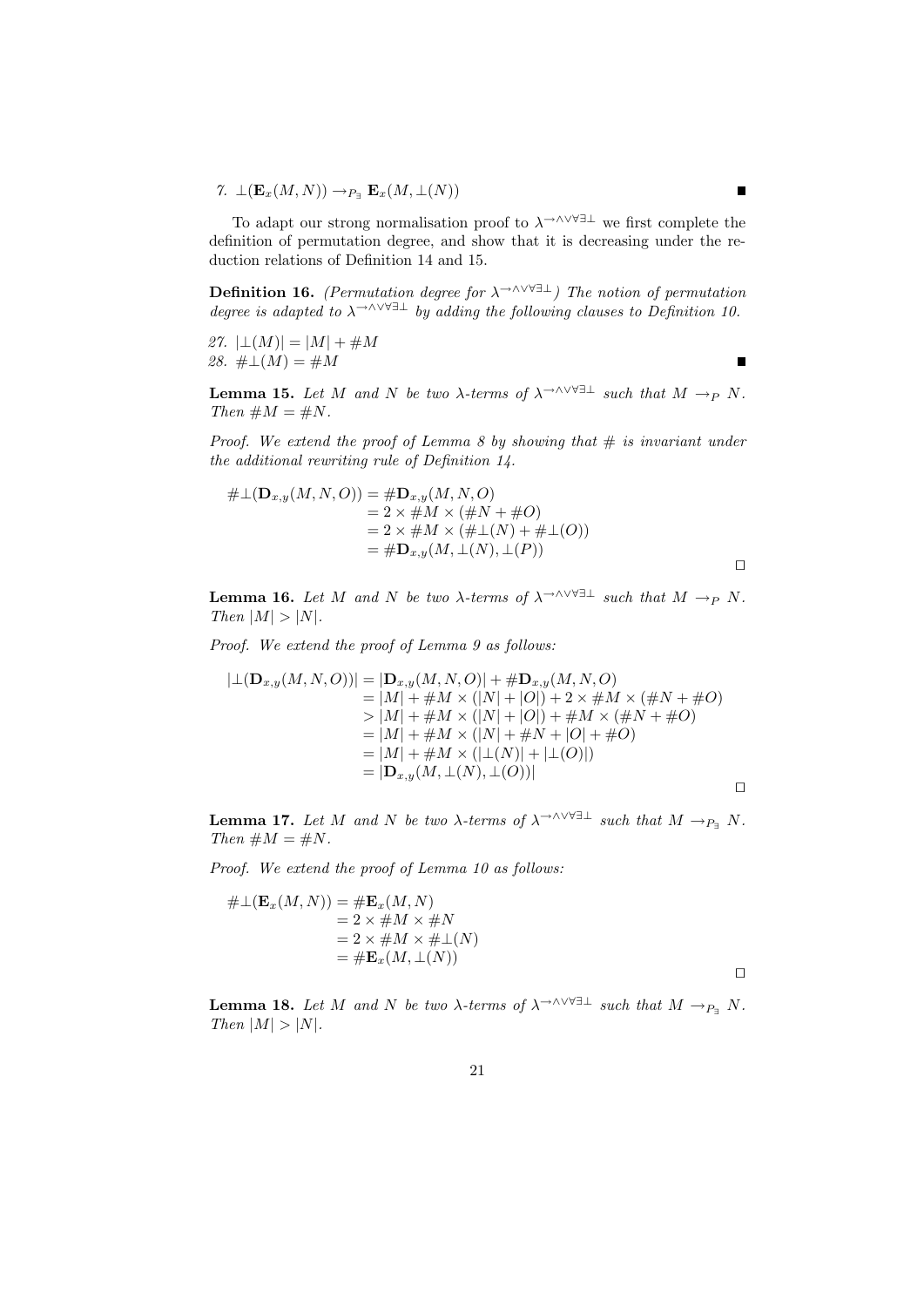Proof. We extend the proof of Lemma 11 as follows:

$$
|\bot(\mathbf{E}_x(M,N))| = |\mathbf{E}_x(M,N)| + \# \mathbf{E}_x(M,N)
$$
  
\n
$$
= |M| + \#M \times |N| + 2 \times \#M \times \#N
$$
  
\n
$$
> |M| + \#M \times |N| + \#M \times \#N
$$
  
\n
$$
= |M| + \#M \times (|N| + \#N)
$$
  
\n
$$
= |M| + \#M \times |\bot N|
$$
  
\n
$$
= |\mathbf{E}_x(M,\bot(N))|
$$

Lemmas 16 and 18 immediately yield the following proposition.

**Proposition 8.**  $\lambda \rightarrow \lambda \vee \forall \exists \bot$  is strongly normalisable with respect to the reduction relation induced by both the permutation- and existential permutation-conver $sions.$ 

 $\Box$ 

 $\blacksquare$ 

Ē

We now extend the negative translation of Definition 11 to **IFOL**, and the CPS-translation of Definition 12 to  $\lambda^{\rightarrow \wedge \vee \forall \exists \bot}$ .

Definition 17. (Negative translation of IFOL) The definition of the negative translation  $\overline{\alpha}$  of any formula  $\alpha$  of **IFOL** is obtained by adding the following equation to Definition 11:

$$
8. \perp^{\circ} = o
$$

Definition 18. (CPS-translation of  $\lambda$ <sup>→∧∨∀∃⊥</sup>) The CPS-translation of Definition 12 is extended to  $\lambda \rightarrow \wedge \vee \vee \exists \bot$  by adding the following equation:

14.  $\overline{\perp(M)} = \lambda k \cdot \overline{M}((\lambda x. \lambda y. y) k)$ 

It might be surprising that the above clause introduces explicitly a  $\beta$ -redex, namely,  $(\lambda x. \lambda y. y) k$ . We will come back to this point later on.

**Proposition 9.** Let M be a  $\lambda$ -term of  $\lambda$ <sup>→∧∨∀∃⊥</sup> typable with type  $\alpha$  under a set of declarations Γ. Then  $\overline{M}$  is a  $\lambda$ -term of the simply typed  $\lambda$ -calculus, typable with type  $\overline{\alpha}$  under the set of declarations  $\overline{\Gamma}$ .

*Proof.* See Appendix A. 
$$
\Box
$$

The definition of modified CPS-translation is then adapted as follows.

**Definition 19.** (Modified CPS-translation of  $\lambda \rightarrow \wedge \vee \forall \exists \bot$ ) The modified CPS-translation  $\overline{\overline{M}}$  of any  $\lambda$ -term M of  $\lambda$ <sup>→∧∨∀∃⊥</sup> is defined by adding the following equation to Definition 13:

$$
14. \perp(M): K = M: ((\lambda x. \lambda y. y) K)
$$

Definitions 18 and 19 are such that  $\overline{M} \rightarrow_{\beta} \overline{M}$ , from which we derive the following proposition.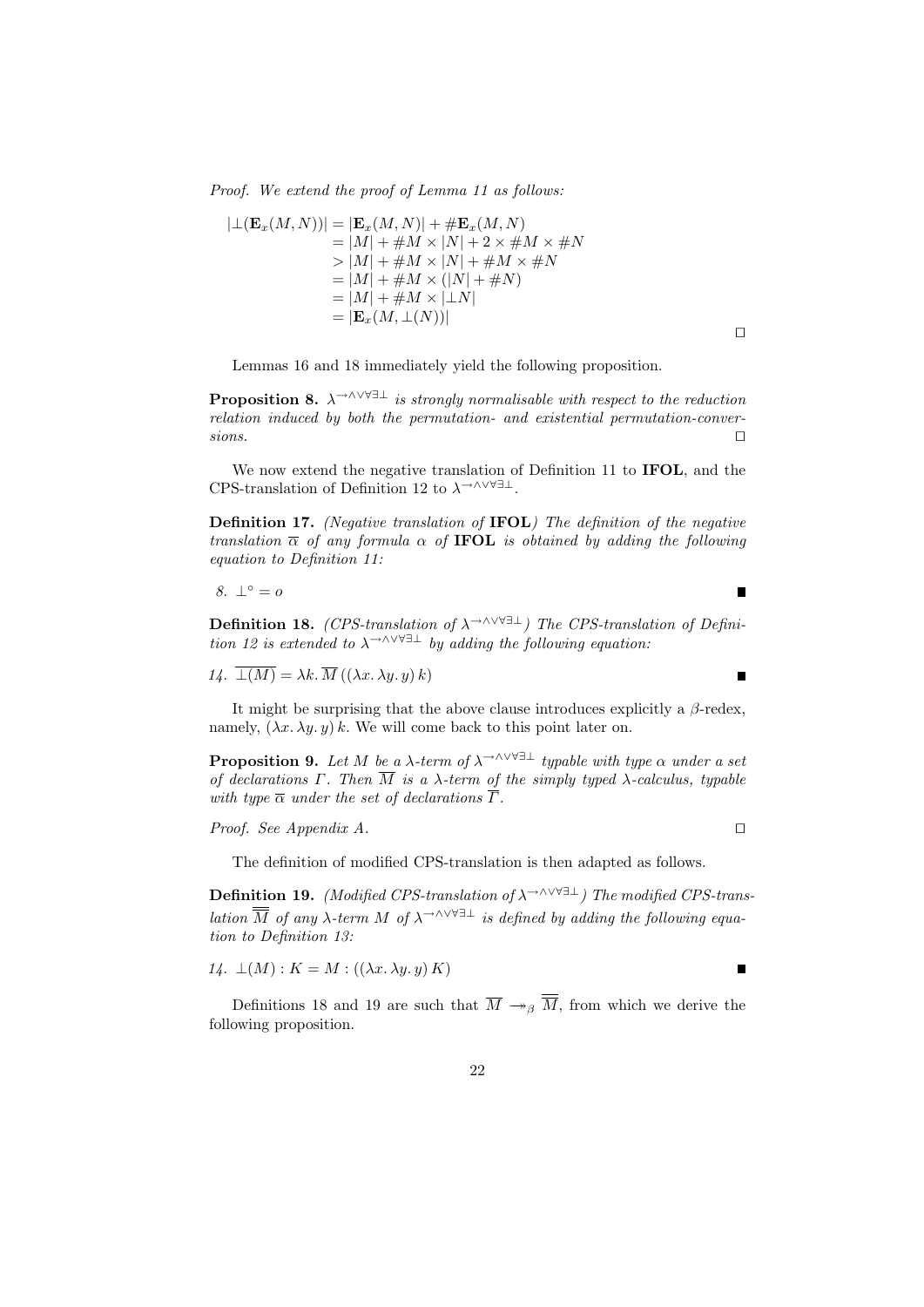**Proposition 10.** Let M be a  $\lambda$ -term of  $\lambda$ <sup>→∧∨∀∃⊥</sup> typable with type  $\alpha$  under a set of declarations  $\Gamma$ . Then  $\overline{M}$  is a  $\lambda$ -term of the simply typed  $\lambda$ -calculus, typable with type  $\overline{\alpha}$  under the set of declarations  $\overline{\Gamma}$ .

It remains to prove that that the modified CPS-translation maps any two terms that are  $P$ - or  $P$ <sub>7</sub>-convertible to the same simple  $\lambda$ -term.

**Lemma 19.** Let M and N be two  $\lambda$ -terms of  $\lambda \rightarrow \wedge \vee \vee \exists \bot$  such that  $M \rightarrow_P N$ . Then:

1.  $M: K = N: K$ , for any simple  $\lambda$ -term  $K$ , 2.  $\overline{\overline{M}} = \overline{\overline{N}}$ .

Proof. The proof is adapted from that of Lemma 13. The additional case is handled as follows:

$$
\begin{aligned} \bot(\mathbf{D}_{x,y}(M,N,O)) : K \\ &= \mathbf{D}_{x,y}(M,N,O) : (\lambda x. \lambda y. y) K \\ &= M : \lambda m. m \left( \lambda x. \left( N : (\lambda x. \lambda y. y) K \right) \right) \left( \lambda y. \left( O : (\lambda x. \lambda y. y) K \right) \right) \\ &= M : \lambda m. m \left( \lambda x. \left( \bot(N) : K \right) \right) \left( \lambda y. \left( \bot(O) : K \right) \right) \\ &= (\mathbf{D}_{x,y}(M, \bot(N), \bot(O))) : K \end{aligned}
$$

**Lemma 20.** Let M and N be two  $\lambda$ -terms of  $\lambda$ <sup>→∧∨∀∃⊥</sup> such that  $M \rightarrow_{P_1} N$ . Then:

1. 
$$
\underline{M} : K = N : K
$$
, for any simple  $\lambda$ -term  $K$ ,  
2.  $\overline{M} = \overline{N}$ .

Proof. The proof is adapted from that of Lemma 14. The additional case is handled as follows:

$$
\perp (\mathbf{E}_x(M, N)) : K = \mathbf{E}_x(M, N) : (\lambda x. \lambda y. y) K
$$
  
= M : \lambda m. m (\lambda \xi. \lambda x. (N : (\lambda x. \lambda y. y) K))  
= M : \lambda m. m (\lambda \xi. \lambda x. (\perp(N) : K))  
= \mathbf{E}\_x(M, \perp(N)) : K

In order to conclude, it remains to prove that Lemma 12 is still valid. Since there is no new detour-conversion rule, we only have to check that  $C[M] : K \stackrel{+}{\rightarrow}_{\beta}$  $C[N] : K$  (for any K) whenever  $M : K \stackrel{+}{\rightarrow}_{\beta} N : K$  (for any K). In order to prove this, we need Lemma 5, which indeed still holds because the infix operator ":" is strict in  $K$ . It is to be noted that the strictness of ":" is due to the redex  $(\lambda x. \lambda y. y) K$  introduced by Definition 19. This explains why both Definitions 18 and 19 introduce explicitly  $\beta$ -redices. Finally, Lemma 12 being still valid, the following theorem holds.

**Theorem 3.**  $\lambda$ <sup>→∧∨∀∃⊥</sup> is strongly normalisable with respect to the reduction relation induced by the union of the detour-, permutation- and existential per $mutation-conversions.$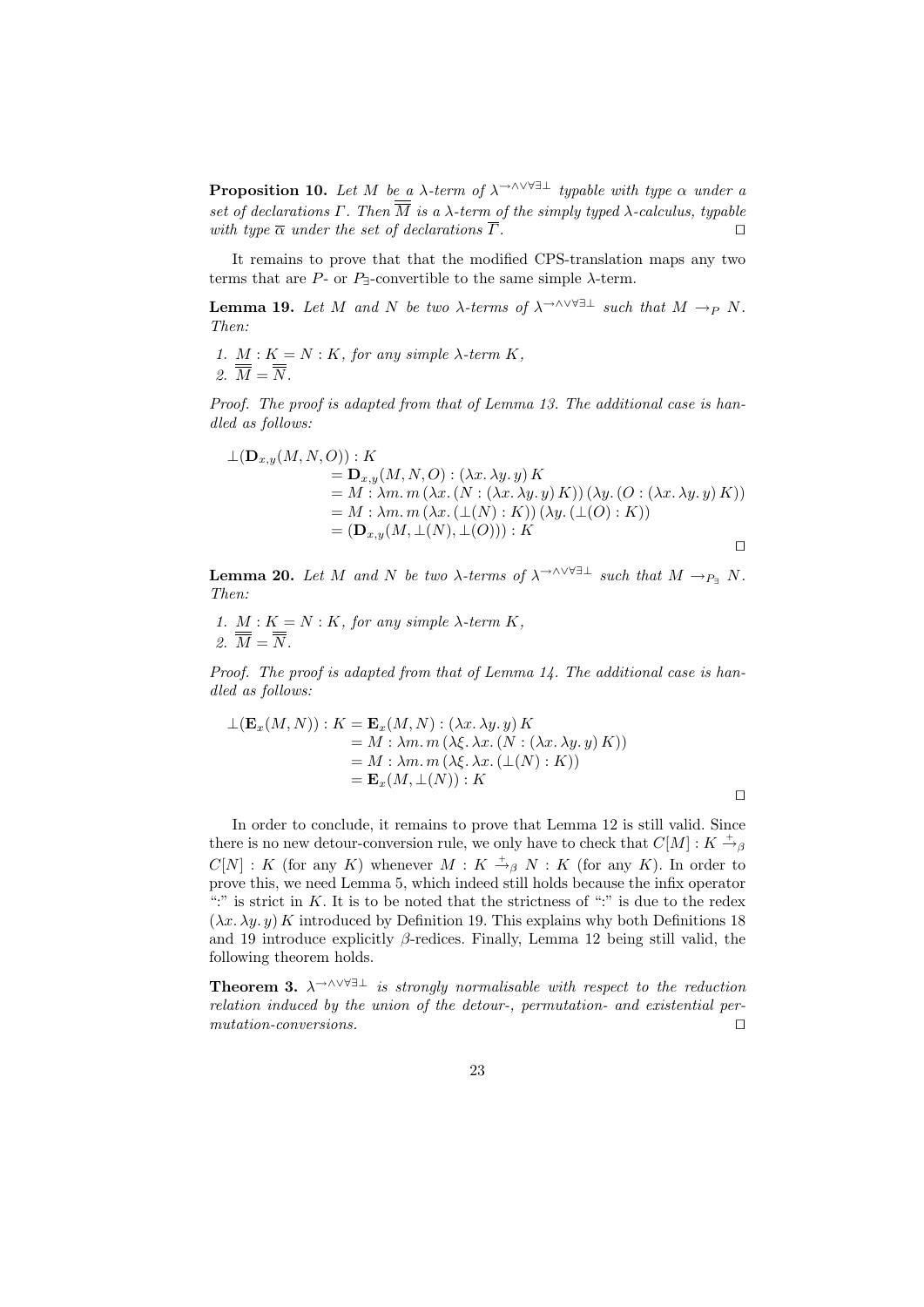The above theorem is sufficient to ensure that the normal proofs satisfy the subformula property provided that all the formulas introduced by ⊥-elimination are atomic. This may be assumed without loss of generality because any nonatomic instance of the ⊥-elimination rule may be replaced by atomic ones. For example, in the case of a conjunctive formula, one may apply the following transformation:

$$
\begin{array}{cccc}\n & \vdots & \Pi & \vdots & \Pi \\
\vdots & \Pi & & \bot & \bot \\
\hline\n\frac{\bot}{\alpha \wedge \beta} & \longrightarrow & \frac{\alpha}{\alpha} & \frac{\beta}{\beta}\n\end{array}
$$

The use of such transformations is not completely satisfactory. On the one hand, it corresponds to a preprocessing of the proofs, which goes against the spirit of strong normalization. On the other hand, these transformations, when expressed in an untyped setting, do not normalize. For instance, the above transformation gives rise to the following non-terminating rewriting rule:

$$
\perp (M) \to \mathbf{p}(\perp (M), \perp (M)).
$$

These problems may be circumvented by taking into account conversion rules that are proper to  $\perp$ . These rules allow proofs to be simplified when the principal premise of an elimination rule is obtained as the conclusion of a ⊥-elimination. For instance:

$$
\frac{\begin{array}{c}\n\vdots \Pi_1 \\
\perp \\\n\end{array}}{\alpha \to \beta} \quad \begin{array}{c}\n\vdots \Pi_2 \\
\alpha \\
\beta\n\end{array} \quad \begin{array}{c}\n\vdots \Pi_1 \\
\perp \\\n\end{array}
$$
 (Elim.)  $\longrightarrow \frac{\begin{array}{c}\n\vdots \\\n\end{array}}{\beta}$ 

From a computational point of view, these rules correspond to the propagation of a raised exception [4]. They are the following.

Definition 20. (⊥-conversions of  $\lambda^{\rightarrow \wedge \vee \forall \exists \bot}$ )

1.  $\perp(M) N \rightarrow \perp \perp(M)$ 2.  $\mathbf{p}_1 \perp (M) \rightarrow_\perp \perp (M)$ 3.  $\mathbf{p}_2 \perp (M) \rightarrow_{\perp} \perp (M)$ 4.  $\mathbf{D}_{x,y}(\perp(M), N, O) \rightarrow_{\perp} \perp(M)$ 5.  $\mathbf{A}_{\mathbf{E}} \perp (M) \rightarrow_{\perp} \perp (M)$ 6.  $\mathbf{E}_x(\perp(M), N) \to_{\perp} \perp(M)$ 7.  $\bot(\bot(M)) \rightarrow_{\bot} \bot(M)$ 

It is possible to show that the permutation degree of Definition 16 is strictly decreasing under the above reduction rules. Unfortunately, it is not the case that the modified CPS-translation of Definition 19 maps two twerms that are

П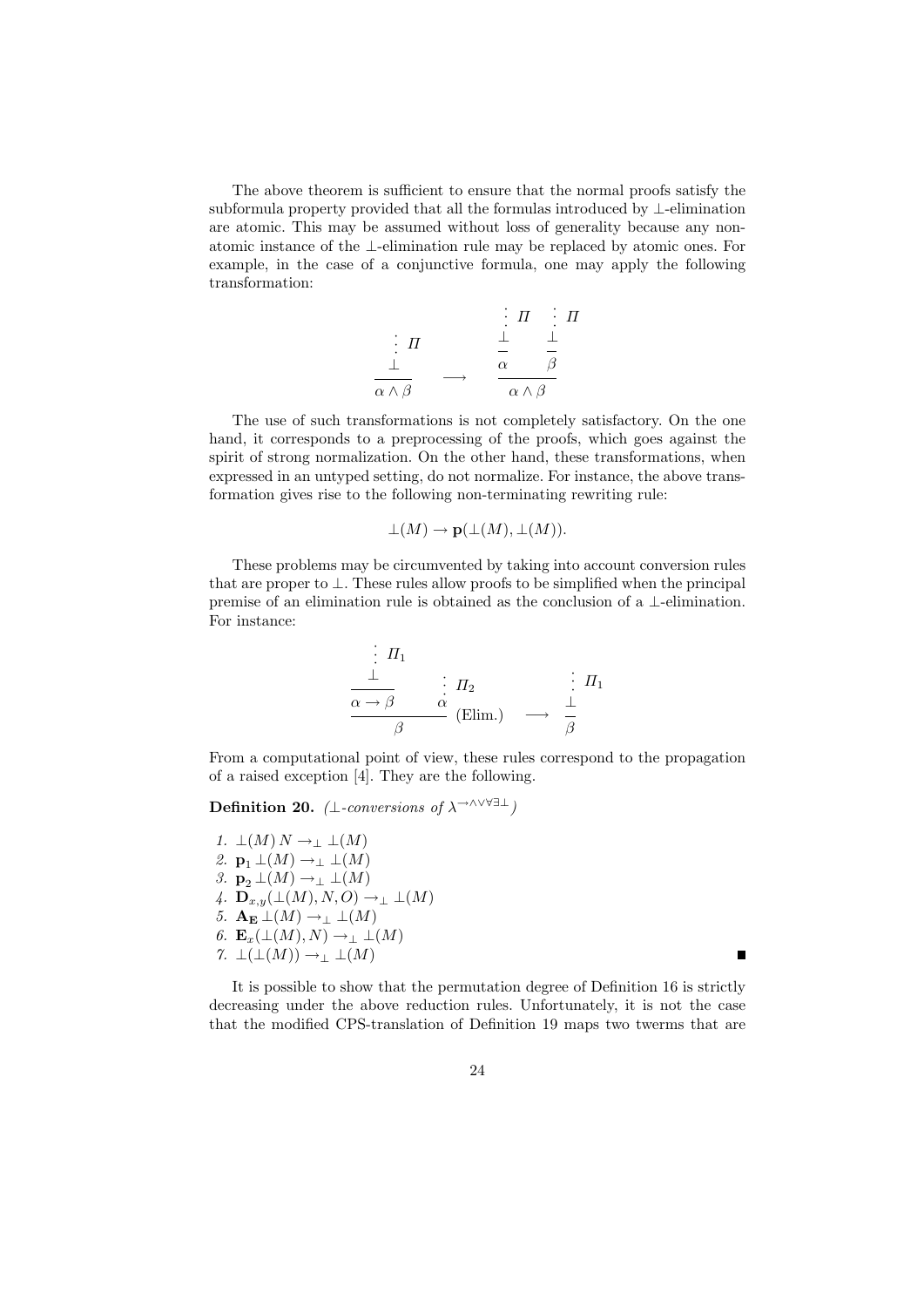$⊥$ -convertible to the same simply typed  $λ$ -term.<sup>3</sup> Hence, it is not possible to take the ⊥-conversions into account by just replaying the proof of Theorem 1 (as we did for Theorems 2 and 3). Consequently, in order to show  $\lambda^{\rightarrow \wedge \vee \forall \exists \bot}$  is strongly normalisable with respect to the reduction relation induced by the union of the detour-, permutation-, existential permutation-, and ⊥-conversions, we adopt another simple strategy: we show that the ⊥-conversions may be postponed.

First, note that the lengths of left-hand sides of the rewriting rules of Definition 20 are strictly less that the lengths of the corresponding right-hand sides. This simple observation immediately yields the following result.

**Proposition 11.**  $\lambda \rightarrow \lambda \vee \forall \exists \bot$  is strongly normalisable with respect to the reduction relation induced by the  $\bot$ -conversions.

In order to establish the postponement of the ⊥-conversions, the two following lemmas are needed.

**Lemma 21.** Let M, N and O be three  $\lambda$ -terms of  $\lambda$ <sup>→∧∨∀∃⊥</sup> such that  $M \to \perp N$ . Then,  $M[x:=O] \rightarrow \perp N[x:=O].$ 

*Proof.* By a straightforward induction on the derivation of  $M \to \perp N$ .

**Lemma 22.** Let M, N and O be three  $\lambda$ -terms of  $\lambda$ <sup>→∧∨∀∃⊥</sup> such that  $N \rightarrow \infty$ . Then,  $M[x:=N] \rightarrow M[x:=O].$ 

*Proof.* By a straightforward induction on the structure of  $M$ .

We are now in a position of stating and proving the postponement lemma.

**Lemma 23.** Let  $R \in \{D, P, P_{\exists}\}\$ , and let L, M and N be three  $\lambda$ -terms of  $\lambda \rightarrow \wedge \vee \vee \exists \bot$  such that  $L \rightarrow \bot M \rightarrow_R N$ . Then, there exists a  $\lambda$ -term O of  $\lambda \rightarrow \wedge \vee \vee \exists \bot$ such that  $L \stackrel{+}{\rightarrow}_R O \rightarrow \_ \perp N$ .

*Proof.* The proof is done by induction on the structure of  $M$ , distinguishing between several subcases according to the way  $L$  reduces to  $M$ , and  $M$  reduces to N. Among these numerous subcases, the only ones that are not straightforward are these where L is a  $\perp$ -redex and where M, which is the contractum of L, is a  $R$ -redex whose contractum is  $N$ . In other words, the only non-trivial cases are these that result from a critical pair between the right-hand side of a rewriting rule of Definition 20 with the left-hand side of a rewriting rule of Definition 7, 14 or 15. All the right-hand sides of the rules of Definition 20 have the same shape, namely,  $\perp (M')$ . These right-hand sides match with the left-hand sides of two rules: Rule 7 of Definition 14, and Rules 7 of Definition 15. Consequently, there are fourteen subcases resulting from these critical pairs. We only give the first one, all the others being similar. Let  $L, M$ , and  $N$  be such that:

<sup>&</sup>lt;sup>3</sup> In fact, it would have been the case if we had defined  $\bot(M): K$  to be  $M: (\lambda x. x)$ . But then, the infix operator ":" would no longer be strict in  $K$ , which implies the failure of Lemma 5 and, consequently, of Lemma 12.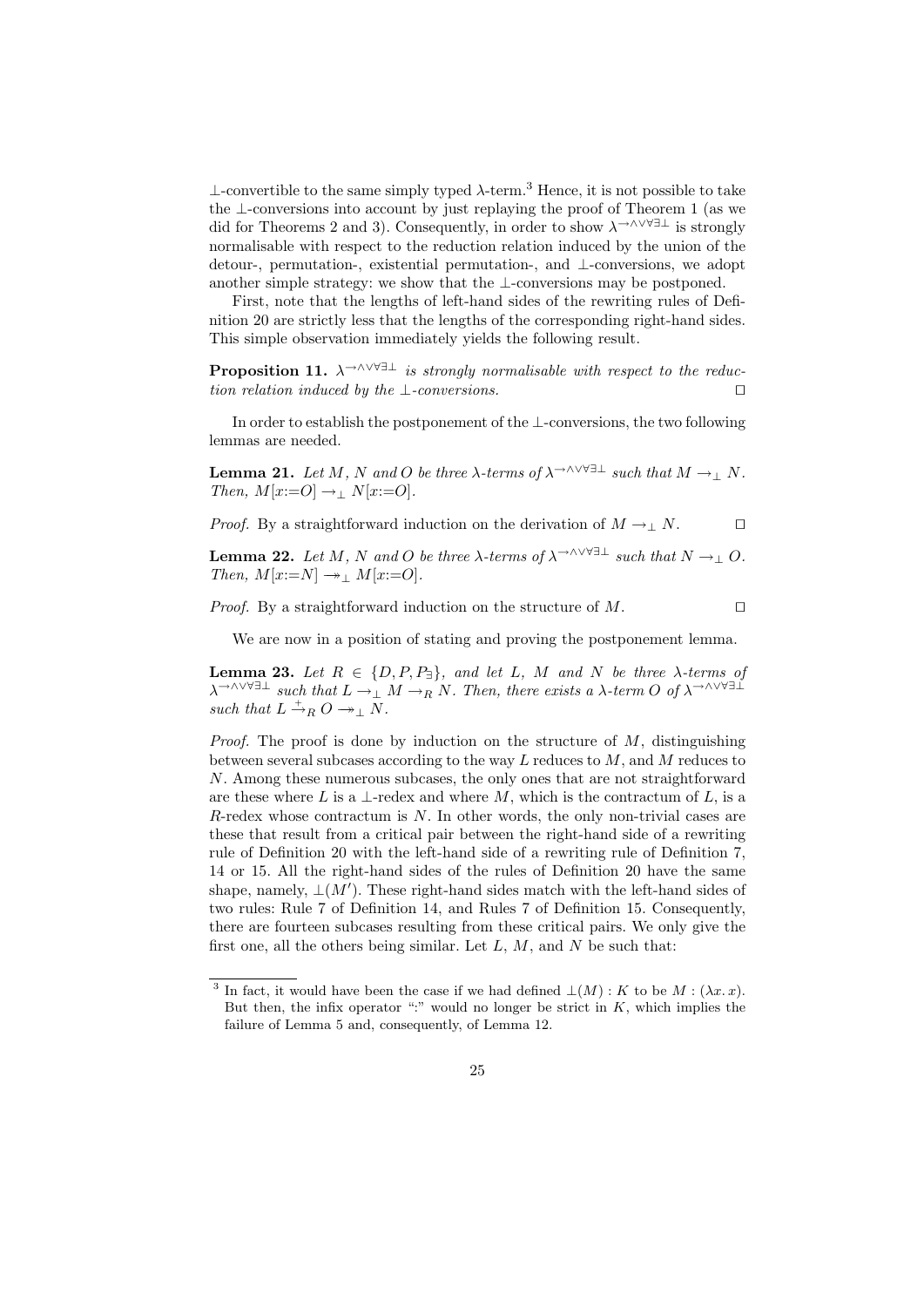$$
L = \bot(\mathbf{D}_{x,y}(M_1, M_2, M_3)) L_1 \n\to \bot (\mathbf{D}_{x,y}(M_1, M_2, M_3)) = M \n\to_P \mathbf{D}_{x,y}(M_1, \bot(M_2), \bot(M_3)) = N
$$

Then, we have:

$$
\perp (\mathbf{D}_{x,y}(M_1, M_2, M_3)) L_1 \to_P \mathbf{D}_{x,y}(M_1, \perp (M_2), \perp (M_3)) L_1 \to_P \mathbf{D}_{x,y}(M_1, \perp (M_2) L_1, \perp (M_3) L_1) \to_\perp \mathbf{D}_{x,y}(M_1, \perp (M_2), \perp (M_3) L_1) \to_\perp \mathbf{D}_{x,y}(M_1, \perp (M_2), \perp (M_3))
$$

And we take  $O = \mathbf{D}_{x,y}(M_1, \perp (M_2) L_1, \perp (M_3) L_1).$ 

The above lemma, together with Theorem 3 and Proposition 11, allows the last result of this paper to be established.

**Theorem 4.**  $\lambda$ <sup>→∧∨∀∃⊥</sup> is strongly normalisable with respect to the reduction relation induced by the union of the detour-, permutation-, existential permutation-, and ⊥-conversions.

Proof. Suppose that there exists an infinite sequence of detour-, permutation-, existential permutation-, or  $\perp$ -conversions. If this infinite sequence contains infinitely many detour-, permutation-, or existential permutation-conversion steps, one would construct, by applying repeatedly Lemma 23, an infinite sequence of such conversion steps. But this contradicts Theorem 3. Therefore, the infinite sequence may contain only a finite number of detour-, permutation-, or existential permutation-conversion steps. But then, it would contain an infinite sequence of consecutive  $\bot$ -conversion steps, which contradicts Proposition 11.  $\square$ 

## References

- 1. H.P. Barendregt. The lambda calculus, its syntax and semantics. North-Holland, revised edition, 1984.
- 2. H.B. Curry and R. Feys. Combinatory Logic, Vol. I. North-Holland, 1958.
- 3. Ph. de Groote. The conservation theorem revisited. In M. Bezem and J.F. Groote, editors, Proceedings of the International Conference on Typed Lambda Calculi and Applications, pages 163–178. Lecture Notes in Computer Science, 664, Springer Verlag, 1993.
- 4. Ph. de Groote. A simple calculus of exception handling. In M. Dezani and G. Plotkin, editors, Second International Conference on Typed Lambda Calculi and Applications, TLCA'95, volume 902 of Lecture Notes in Computer Science, pages 201–215. Springer Verlag, 1995.
- 5. G. Gentzen. Recherches sur la déduction logique (Untersuchungen über das logische schliessen). Presses Universitaires de France, 1955. Traduction et commentaire par R. Feys et J. Ladrière.
- 6. J.-Y. Girard. Proof Theory and Logical Complexity. Bibliopolis, 1987.
- 7. W.A. Howard. The formulae-as-types notion of construction. In J. P. Seldin and J. R. Hindley, editors, to H. B. Curry: Essays on Combinatory Logic, Lambda Calculus and Formalism, pages 479–490. Academic Press, 1980.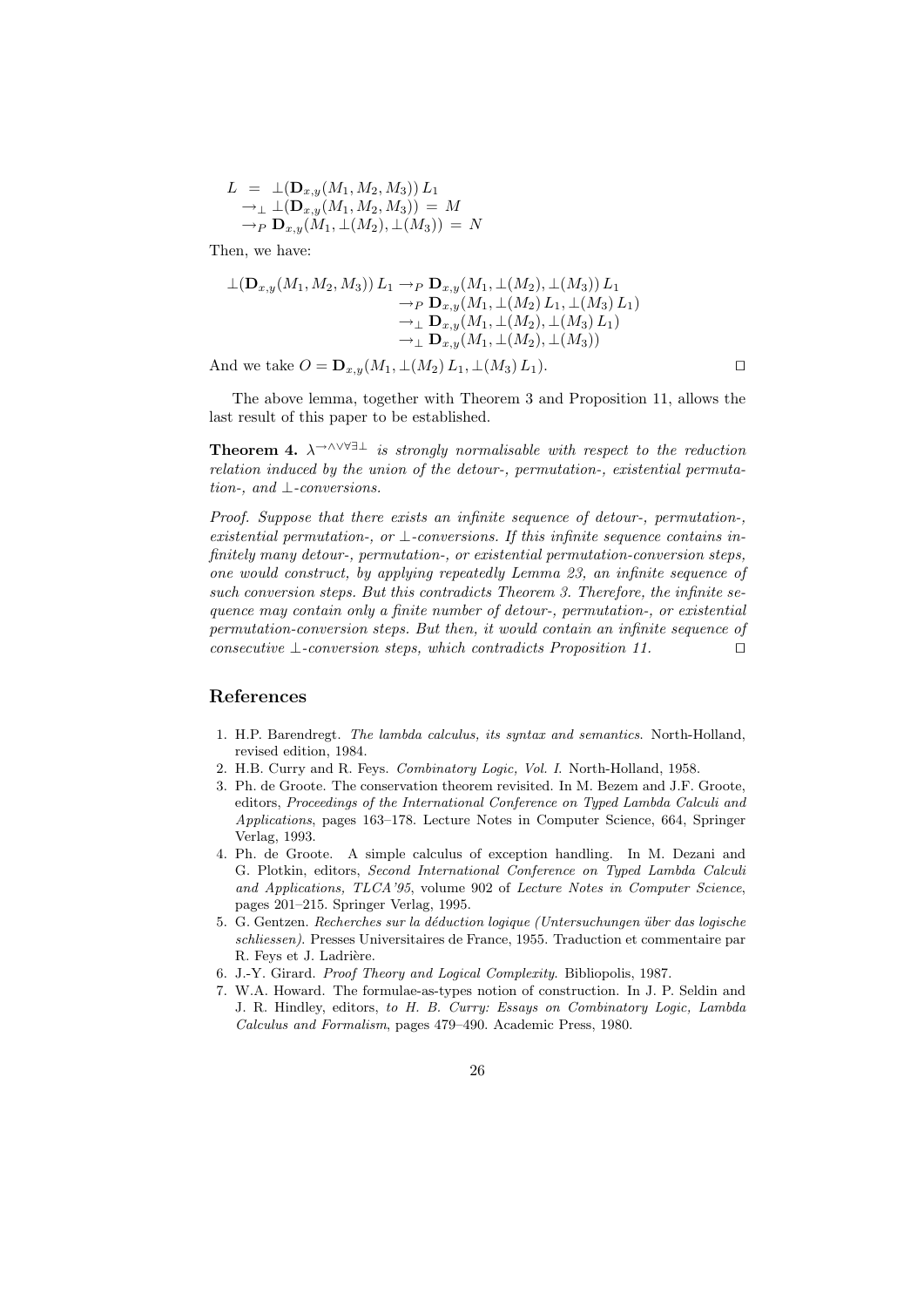- 8. A. Meyer and M. Wand. Continuation semantics in typed lambda-calculi (summary). In R. Parikh, editor, Logics of Programs, pages 219–224. Lecture Notes in Computer Science, 193, Springer Verlag, 1985.
- 9. G. Mints. Private communication, 1997.
- 10. G. D. Plotkin. Call-by-name, call-by-value and the λ-calculus. Theoretical Computer Science, 1:125–159, 1975.
- 11. D. Prawitz. Natural Deduction, A Proof-Theoretical Study. Almqvist & Wiksell, Stockholm, 1965.
- 12. D. Prawitz. Ideas and results in proof-theory. In J.E. Fenstad, editor, Proceedings of the Second Scandinavian Logic Symposium, pages 237–309. North-Holland, 1971.
- 13. A. Troelstra and D. van Dalen. Constructivism in Mathematics, volume I. North-Holland, 1988.
- 14. A. Troelstra and D. van Dalen. Constructivism in Mathematics, volume II. North-Holland, 1988.

# A Proof of Propositions 2, 6 and 9

Variable

$$
\frac{x:\sim\sim a\quad k:\sim a}{x k: o}
$$

$$
\overline{\lambda k. x k:\sim\sim a}
$$

Abstraction

$$
[x : \overline{\alpha}]
$$
  
\n
$$
\frac{\overline{M} : \overline{\beta}}{\overline{M} : \overline{\beta}}
$$
  
\n
$$
\frac{k : \sim(\overline{\alpha} \to \overline{\beta}) \quad \overline{\lambda x.\overline{M} : \overline{\alpha} \to \overline{\beta}}}{k (\lambda x.\overline{M}) : \overline{o}}
$$
  
\n
$$
\overline{\lambda k. k (\lambda x.\overline{M}) : \sim \sim(\overline{\alpha} \to \overline{\beta})}
$$

Application

$$
\frac{m: \overline{\alpha} \to \beta \quad \overline{N}: \overline{\alpha}}{m \overline{N}: \overline{\beta}} \qquad k: \sim \beta^{\circ}
$$
\n
$$
\frac{m \overline{N}: \overline{\beta}}{m \overline{N} \overline{k}: o}
$$
\n
$$
\frac{\overline{M} : \sim \sim (\overline{\alpha} \to \overline{\beta})}{\overline{M} (\lambda m. m \overline{N} \overline{k}): o}
$$
\n
$$
\frac{\overline{M} (\lambda m. m \overline{N} \overline{k}): \overline{\beta}}{\lambda k. \overline{M} (\lambda m. m \overline{N} \overline{k}): \overline{\beta}}
$$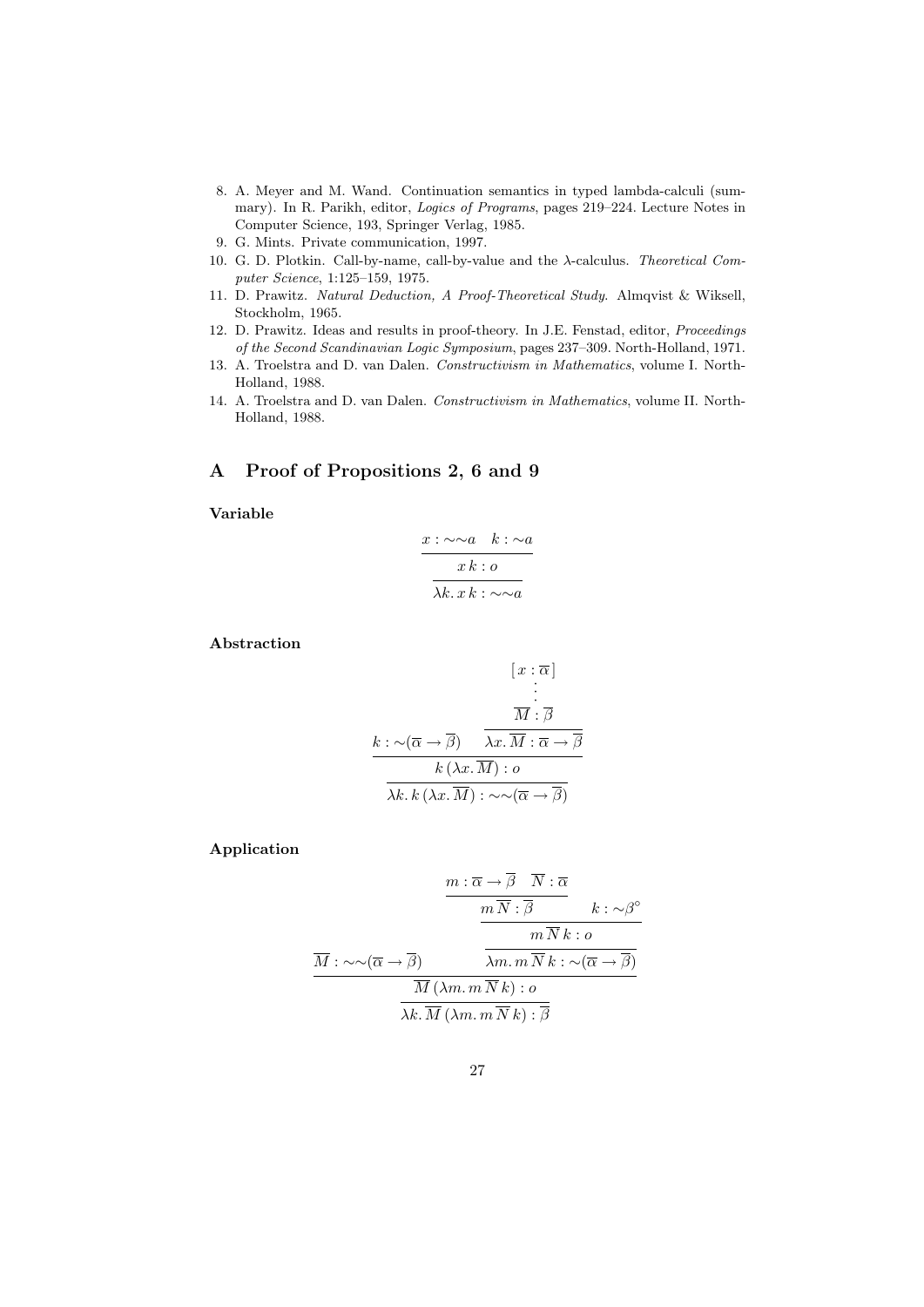Pairing

$$
\frac{p: \overline{\alpha} \to \sim \beta \quad M: \overline{\alpha}}{p \overline{M} : \sim \overline{\beta}} \qquad \overline{N}: \overline{\beta}
$$
\n
$$
k: \sim \sim (\overline{\alpha} \to \sim \overline{\beta}) \qquad \overline{\lambda p. p \overline{M} \ \overline{N} : \alpha}
$$
\n
$$
\frac{k: \sim \sim (\overline{\alpha} \to \sim \overline{\beta})}{k (\lambda p. p \overline{M} \ \overline{N}) : \alpha}
$$
\n
$$
\frac{k(\lambda p. p \overline{M} \ \overline{N}) : \alpha}{\lambda k \cdot k (\lambda p. p \overline{M} \ \overline{N}) : \sim \sim \sim (\overline{\alpha} \to \sim \overline{\beta})}
$$

Left projection

$$
\frac{i:\overline{\alpha} \quad k:\sim \alpha^{\circ}}{i k : o}
$$
\n
$$
\frac{i k : o}{\lambda j. i k : \sim \overline{\beta}}
$$
\n
$$
\frac{p : \sim(\overline{\alpha} \to \sim \overline{\beta}) \quad \overline{\lambda i.\lambda j. i k : \overline{\alpha} \to \sim \overline{\beta}}}{p (\lambda i.\lambda j. i k) : o}
$$
\n
$$
\frac{\overline{M} : \sim \sim \sim(\overline{\alpha} \to \sim \overline{\beta}) \quad \overline{\lambda p. p (\lambda i.\lambda j. i k) : \sim \sim(\overline{\alpha} \to \sim \overline{\beta})}}{\overline{M} (\lambda p. p (\lambda i.\lambda j. i k)) : o}
$$
\n
$$
\frac{\overline{M} (\lambda p. p (\lambda i.\lambda j. i k)) : \overline{\alpha}}{\lambda k. \overline{M} (\lambda p. p (\lambda i.\lambda j. i k)) : \overline{\alpha}}
$$

Right projection

$$
\frac{j:\overline{\beta} \quad k:\sim \beta^{\circ}}{j k:\sigma}
$$
\n
$$
\frac{j:\overline{\beta} \quad k:\sim \beta^{\circ}}{\lambda j.j k:\sim \overline{\beta}}
$$
\n
$$
\frac{p:\sim(\overline{\alpha} \to \sim \overline{\beta}) \quad \overline{\lambda i.\lambda j.j k:\overline{\alpha} \to \sim \overline{\beta}}}{p(\lambda i.\lambda j.j k):\sigma}
$$
\n
$$
\frac{\overline{M}:\sim \sim \sim(\overline{\alpha} \to \sim \overline{\beta}) \quad \overline{\lambda p.p(\lambda i.\lambda j.j k):\sim \sim(\overline{\alpha} \to \sim \overline{\beta})}}{\frac{\overline{M}(\lambda p.p(\lambda i.\lambda j.j k)):\sigma}{\lambda k.\overline{M}(\lambda p.p(\lambda i.\lambda j.j k)):\overline{\beta}}
$$

Left injection

$$
\frac{i:\sim\overline{\alpha} \quad M:\overline{\alpha}}{i\overline{M}:\overline{\alpha}}
$$
\n
$$
k:\sim(\sim\overline{\alpha}\rightarrow\sim\sim\overline{\beta}) \quad \overline{\lambda i.\lambda j.\overline{i\overline{M}}:\sim\sim\overline{\beta}}
$$
\n
$$
\frac{k(\lambda i.\lambda j.\overline{i\overline{M}}):\sim}{\lambda k.\overline{k(\lambda i.\lambda j.\overline{i\overline{M}}):\circ}
$$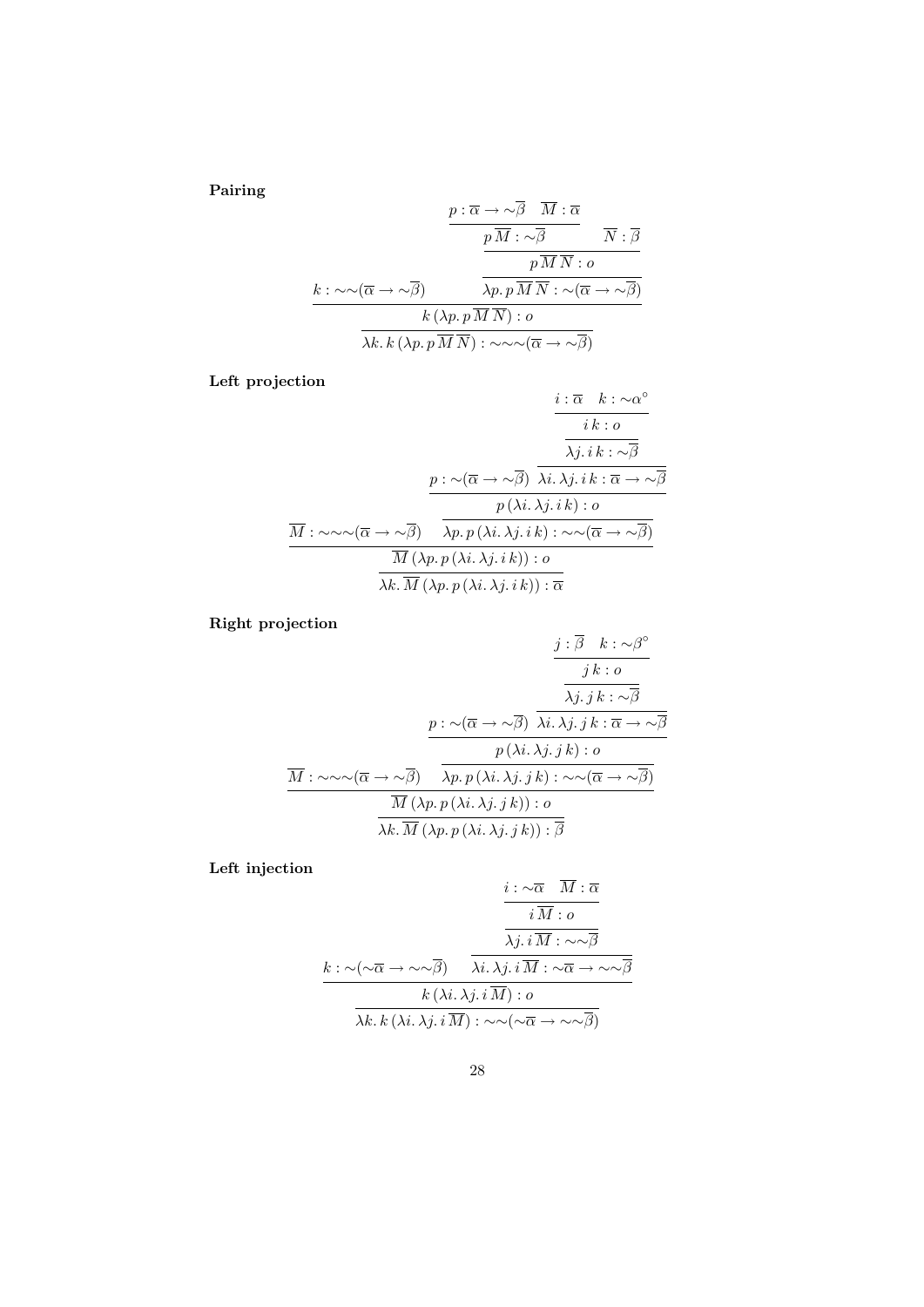Right injection

$$
\frac{j: \sim \beta \quad M: \beta}{j \quad M: o}
$$
\n
$$
\frac{\overline{j \quad M} : o}{\lambda j. j \quad M: \sim \sim \overline{\beta}}
$$
\n
$$
\frac{k: \sim (\sim \overline{\alpha} \to \sim \sim \overline{\beta}) \quad \overline{\lambda i. \lambda j. j \quad M: \sim \overline{\alpha} \to \sim \sim \overline{\beta}}}{k \quad (\lambda i. \lambda j. j \quad M) : o}
$$
\n
$$
\frac{k \quad (\lambda i. \lambda j. j \quad \overline{M}) : \sim \sim (\sim \overline{\alpha} \to \sim \sim \overline{\beta})}{\lambda k. k \quad (\lambda i. \lambda j. j \quad \overline{M}) : \sim \sim (\sim \overline{\alpha} \to \sim \sim \overline{\beta})}
$$

Case analysis

$$
[x : \overline{\alpha}]
$$
\n
$$
\vdots
$$
\n
$$
\frac{\overline{N} : \overline{\gamma} \quad k : \sim \gamma^{\circ}}{\overline{N} k : o}
$$
\n
$$
\frac{\overline{N} : \overline{\gamma} \quad k : \sim \gamma^{\circ}}{\overline{N} k : o}
$$
\n
$$
\frac{m : \sim \overline{\alpha} \to \sim \sim \overline{\beta} \quad \overline{\lambda x. \overline{N} k : \sim \overline{\alpha}}}{m (\lambda x. \overline{N} k) : \sim \sim \overline{\beta} \quad \overline{\lambda y. \overline{O} k : o}
$$
\n
$$
\frac{m (\lambda x. \overline{N} k) : \sim \sim \overline{\beta} \quad \overline{\lambda y. \overline{O} k : \sim \overline{\beta}}}{m (\lambda x. \overline{N} k) (\lambda y. \overline{O} k) : o}
$$
\n
$$
\frac{\overline{M} : \sim \sim (\sim \overline{\alpha} \to \sim \sim \overline{\beta})}{\overline{M} (\lambda m. m (\lambda x. \overline{N} k) (\lambda y. \overline{O} k)) : o}
$$
\n
$$
\frac{\overline{M} (\lambda m. m (\lambda x. \overline{N} k) (\lambda y. \overline{O} k)) : \overline{\gamma}}{\lambda k. \overline{M} (\lambda m. m (\lambda x. \overline{N} k) (\lambda y. \overline{O} k)) : \overline{\gamma}}
$$

# ∀-introduction

$$
\frac{k:\sim(\iota\rightarrow\overline{\alpha})\qquad \overbrace{\lambda\xi.\overline{M}:\iota\rightarrow\overline{\alpha}}^{M:\overline{\alpha}}}{k\left(\lambda\xi.\overline{M}\right):o}
$$

$$
\overbrace{\lambda k.\,k\left(\lambda\xi.\overline{M}\right):\sim\sim(\iota\rightarrow\overline{\alpha})}^{M:\overline{\alpha}}
$$

where  $\xi$  is a fresh variable of type  $\iota$ .

## ∀-elimination

$$
\frac{m: \iota \to \overline{\alpha} \quad \star : \iota}{\frac{m \star : \overline{\alpha}}{m \star k : o}} \n\frac{m \star \varepsilon : \alpha^{\circ}}{m \star k : o}
$$
\n
$$
\frac{\overline{M} : \sim \sim(\iota \to \overline{\alpha}) \quad \overline{\lambda m. m \star k : \sim(\iota \to \overline{\alpha})}}{\frac{\overline{M}(\lambda m. m \star k) : o}{\lambda k. \overline{M}(\lambda m. m \star k) : \overline{\alpha}}}
$$